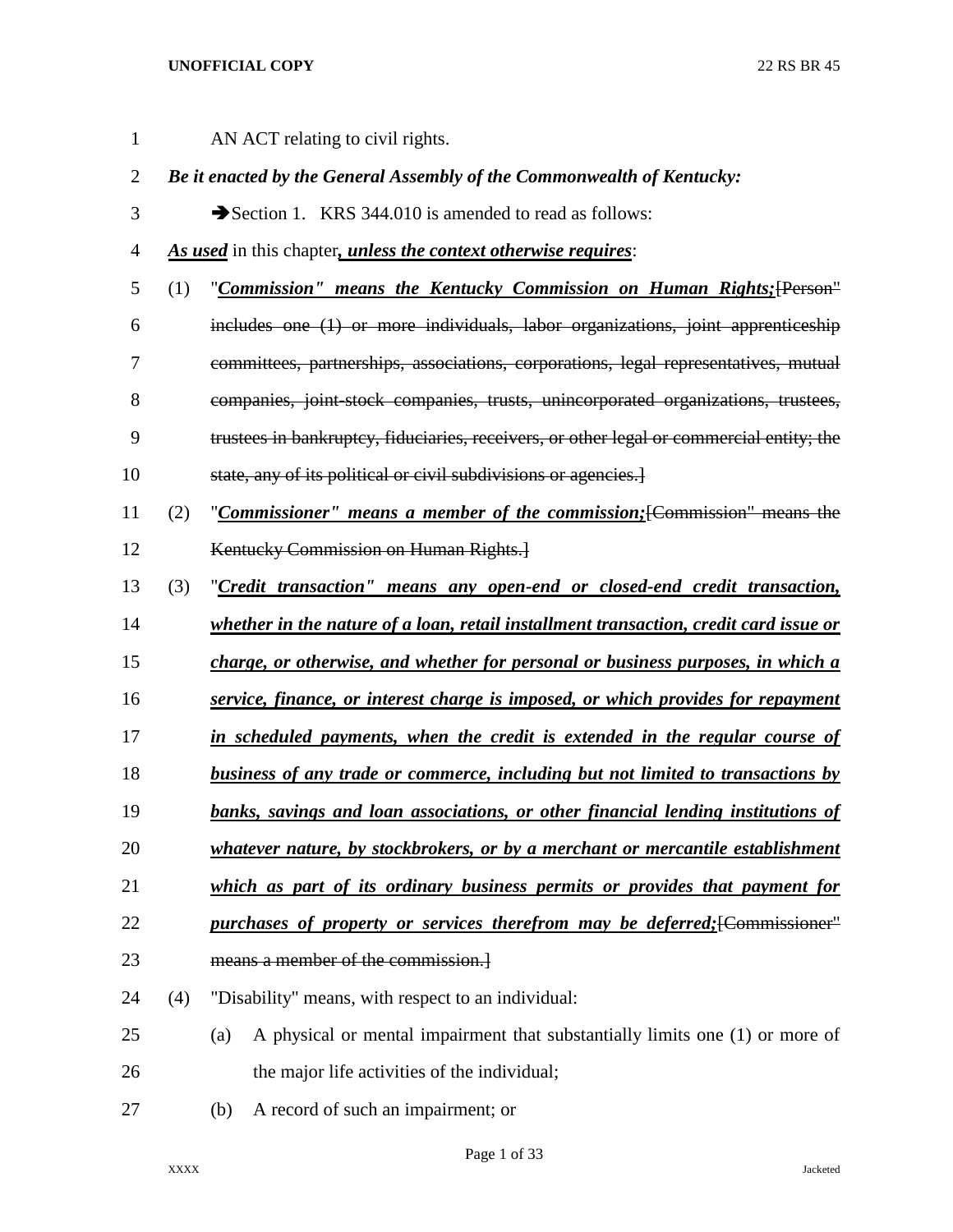(c) Being regarded as having such an impairment. Persons with current or past controlled substances abuse or alcohol abuse problems and persons excluded from coverage by the Americans with Disabilities Act of 1990*, Pub. L. No.*[ (P.L.] 101-336*, as amended,*[)] shall *not* be *considered individuals with a disability;*[ excluded from this section.] (5) "Discrimination" means any direct or indirect act or practice of exclusion, distinction, restriction, segregation, limitation, refusal, denial, or any other act or practice of differentiation or preference in the treatment of a person or persons, or the aiding, abetting, inciting, coercing, or compelling thereof made unlawful under 10 this chapter; [.] (6) "*Discriminatory housing practice" means an act that is unlawful under Section 18, 19, 20, 21, or 23 of this Act;*[Real property" includes buildings, structures, real estate, lands, tenements, leaseholds, cooperatives, condominiums, and 14 hereditaments, corporeal and incorporeal, or any interest in the above. (7) *(a) "Familial status" means one (1) or more individuals who have not attained the age of eighteen (18) years and are domiciled with: 1. A parent or another person having legal custody of the individual or individuals; or 2. The designee of a parent or other person having custody, with the written permission of the parent or other person. (b) The protection afforded against discrimination on the basis of familial status shall apply to any person who is pregnant or is in the process of securing legal custody of any individual who has not attained the age of eighteen (18) years;*["Housing accommodations" includes improved and unimproved property and means any building, structure, lot or portion thereof, which is used or occupied, or is intended, arranged, or designed to be used or occupied as the home or residence of one (1) or more families, and any vacant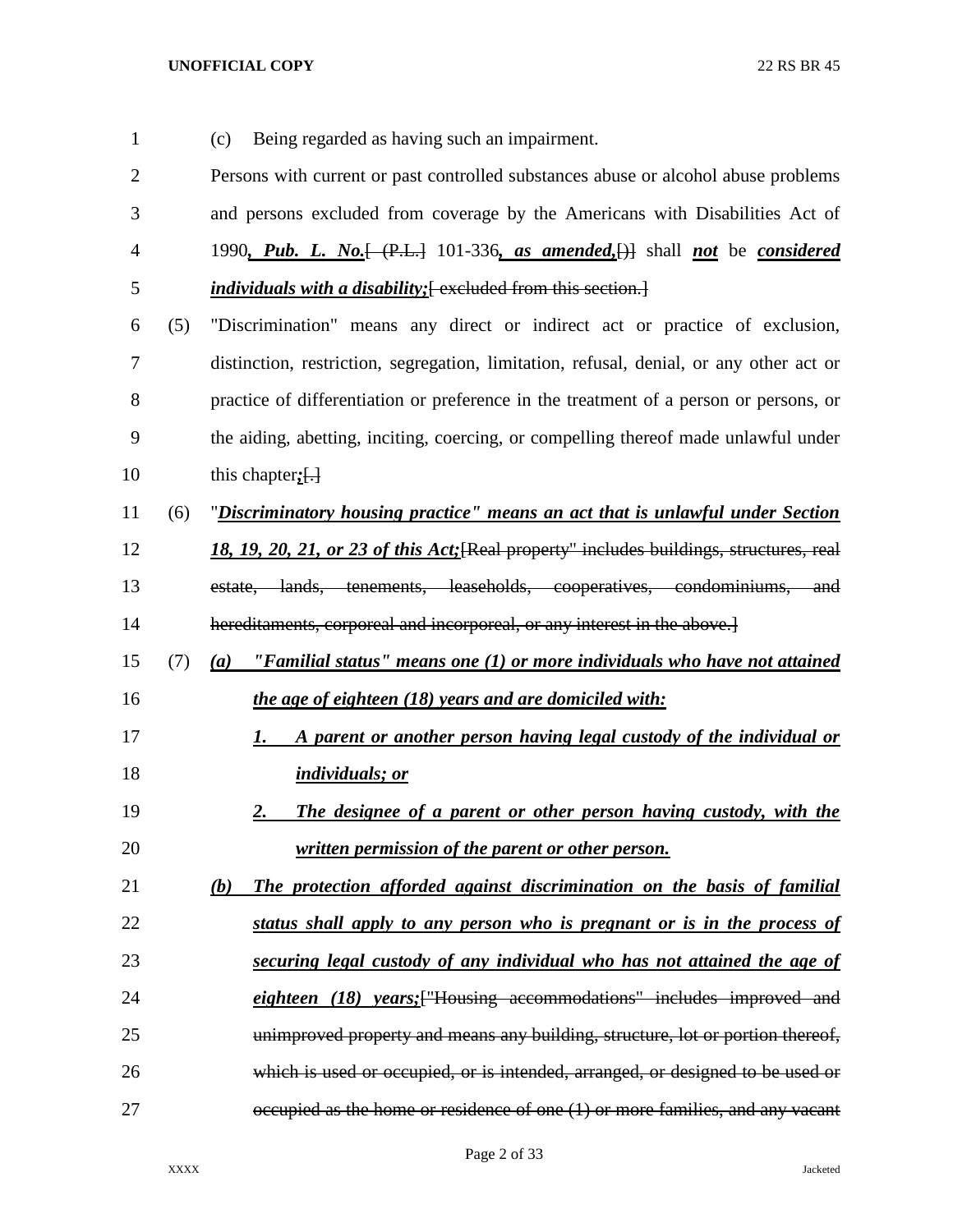| $\mathbf{1}$   |     | land which is offered for sale or lease for the construction or location thereon            |
|----------------|-----|---------------------------------------------------------------------------------------------|
| $\overline{2}$ |     | of any such building or structure.]                                                         |
| 3              | (8) | " <i>Family" includes a single individual</i> ; [Real estate operator" means any individual |
| 4              |     | or combination of individuals, labor organizations, joint apprenticeship committees,        |
| 5              |     | partnerships, associations, corporations, legal representatives, mutual companies,          |
| 6              |     | joint stock companies, trusts, unincorporated organizations, trustees in bankruptcy,        |
| 7              |     | receivers, or other legal or commercial entity, the county, or any of its agencies, that    |
| 8              |     | is engaged in the business of selling, purchasing, exchanging, renting, or leasing          |
| 9              |     | real estate, or the improvements thereon, including options, or that derives income,        |
| 10             |     | in whole or in part, from the sale, purchase, exchange, rental, or lease of real estate;    |
| 11             |     | or an individual employed by or acting on behalf of any of these.]                          |
| 12             | (9) | "Financial institution" means bank, banking organization, mortgage company,                 |
| 13             |     | insurance company, or other lender to whom application is made for financial                |
| 14             |     | assistance for the purchase, lease, acquisition, construction, rehabilitation,              |
| 15             |     | repair, maintenance, or improvement of real property, or an individual employed             |
| 16             |     | by or acting on behalf of any of these; [Real estate broker" or "real estate salesman"      |
| 17             |     | means any individual, whether licensed or not, who, on behalf of others, for a fee,         |
| 18             |     | commission, salary, or other valuable consideration, or who with the intention or           |
| 19             |     | expectation of receiving or collecting the same, lists, sells, purchases, exchanges,        |
| 20             |     | rents, or leases real estate, or the improvements thereon, including options, or who        |
| 21             |     | negotiates or attempts to negotiate on behalf of others such an activity; or who            |
| 22             |     | advertises or holds himself out as engaged in these activities; or who negotiates or        |
| 23             |     | attempts to negotiate on behalf of others a loan secured by mortgage or other               |
| 24             |     | encumbrance upon a transfer of real estate, or who is engaged in the business of            |
| 25             |     | charging an advance fee or contracting for collection of a fee in connection with a         |
| 26             |     | contract whereby he undertakes to promote the sale, purchase, exchange, rental, or          |
|                |     |                                                                                             |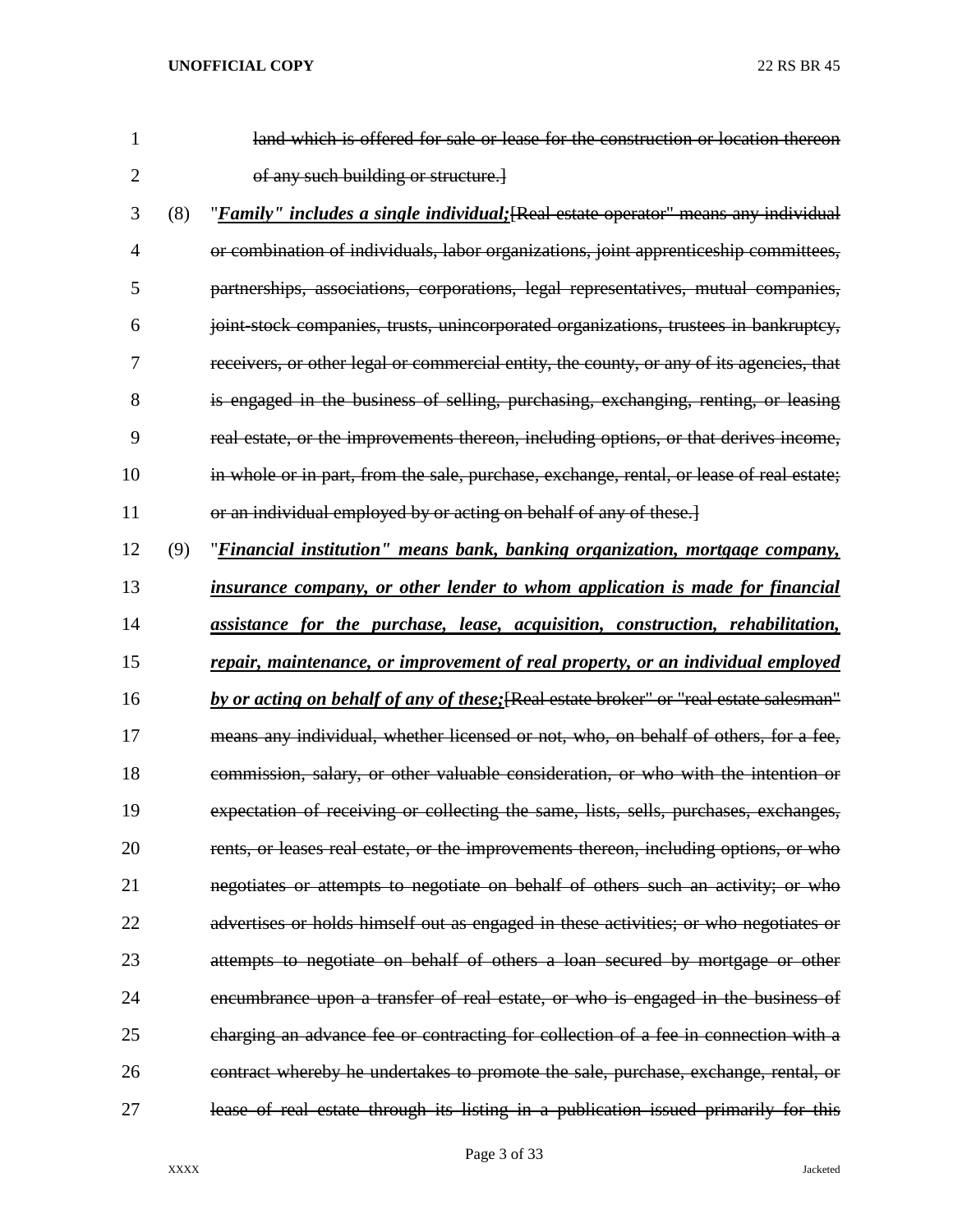| $\mathbf{1}$   |      | purpose; or any person employed by or acting on behalf of any of these.]                    |
|----------------|------|---------------------------------------------------------------------------------------------|
| $\overline{2}$ | (10) | "Gender identity" means having or being perceived as having a gender identity or            |
| 3              |      | expression, whether or not traditionally associated with the sex assigned to that           |
| 4              |      | <i>person at birth</i> ; [Financial institution" means bank, banking organization, mortgage |
| 5              |      | company, insurance company, or other lender to whom application is made for                 |
| 6              |      | financial assistance for the purchase, lease, acquisition, construction, rehabilitation,    |
| 7              |      | repair, maintenance, or improvement of real property, or an individual employed by          |
| 8              |      | or acting on behalf of any of these.                                                        |
| 9              | (11) | "Housing accommodations" includes improved and unimproved property and                      |
| 10             |      | means any building, structure, lot, or portion thereof which is used or occupied,           |
| 11             |      | or is intended, arranged, or designed to be used or occupied, as the home or                |
| 12             |      | <u>residence of one (1) or more families, and any vacant land which is offered for</u>      |
| 13             |      | sale or lease for the construction or location thereon of any such building or              |
| 14             |      | structure;                                                                                  |
| 15             | (12) | "Licensing agency" means any public or private organization which has as one (1)            |
| 16             |      | of its duties the issuing of licenses or the setting of standards which an individual       |
| 17             |      | must hold or must meet as a condition to practicing a particular trade or profession        |
| 18             |      | or to obtaining certain employment within <i>this Commonwealth</i> [the state] or as a      |
| 19             |      | condition to competing effectively with an individual who does hold a license or            |
| 20             |      | meet the standards $:$ [.]                                                                  |
| 21             |      | [(12) "Credit transaction" shall mean any open or closed end credit transaction whether in  |
| 22             |      | the nature of a loan, retail installment transaction, credit card issue or charge, or       |
| 23             |      | otherwise, and whether for personal or for business purposes, in which a service,           |
| 24             |      | finance, or interest charge is imposed, or which provides for repayment in scheduled        |
| 25             |      | payments, when such credit is extended in the course of the regular course of any           |
| 26             |      | trade or commerce, including but not limited to transactions by banks, savings and          |
| 27             |      | loan associations, or other financial lending institutions of whatever nature, stock        |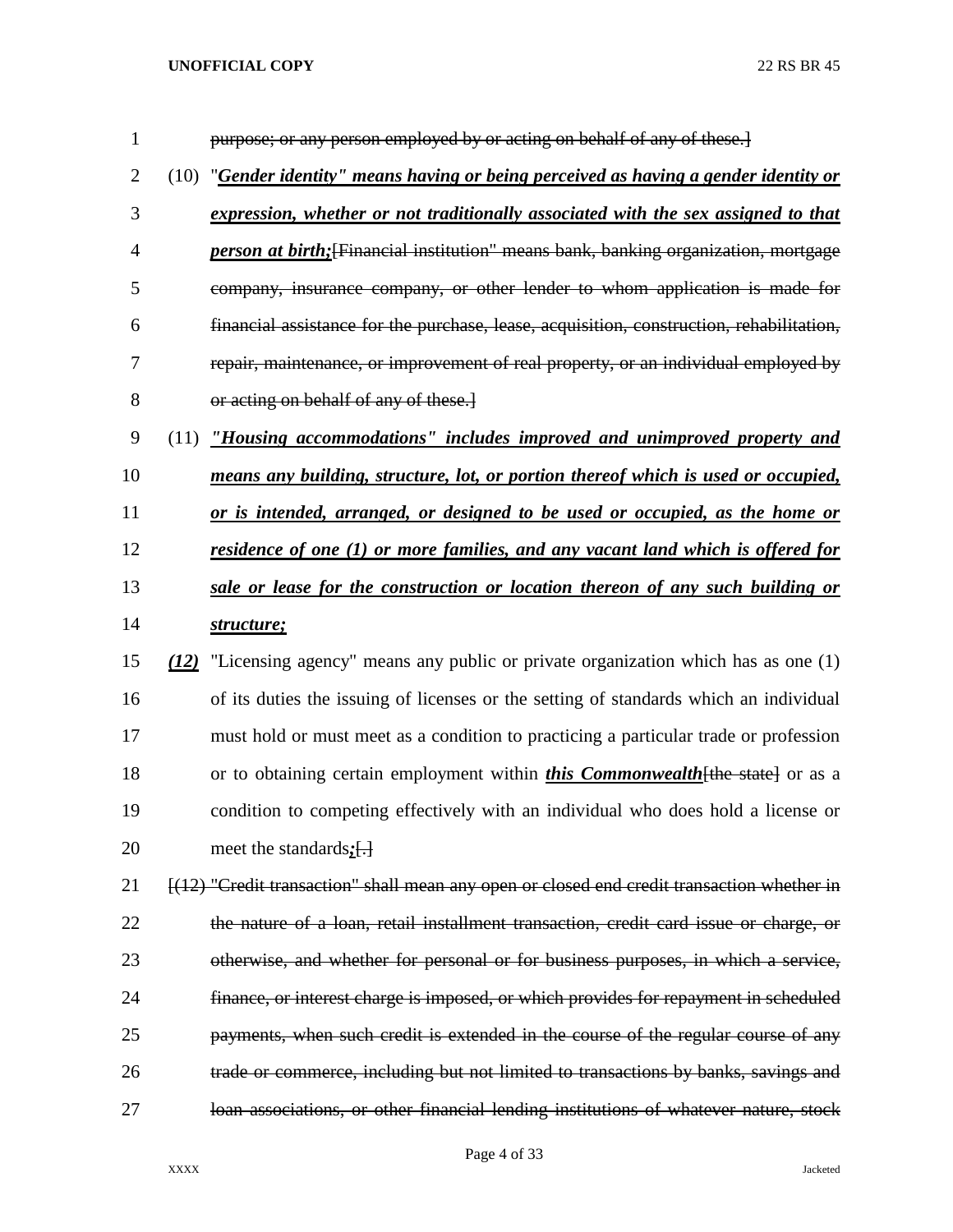| 1              | brokers, or by a merchant or mercantile establishment which as part of its ordinary      |
|----------------|------------------------------------------------------------------------------------------|
| $\overline{2}$ | business permits or provides that payment for purchases of property or services          |
| 3              | therefrom may be deferred.                                                               |
| $\overline{4}$ | "Local commission" means a local human rights commission created pursuant<br>(13)        |
| 5              | to Section 17 of this Act;                                                               |
| 6              | $"Person"$ includes one $(1)$ or more individuals, labor organizations, joint<br>(14)    |
| 7              | apprenticeship committees, partnerships, associations, corporations, legal               |
| 8              | <u>representatives, mutual companies, joint stock companies, limited liability</u>       |
| 9              | companies, trusts, unincorporated organizations, trustees, trustees in bankruptcy,       |
| 10             | fiduciaries, receivers, or other legal or commercial entity, or the Commonwealth         |
| 11             | or any of its political or civil subdivisions or agencies; ["To rent" means to lease, to |
| 12             | sublease, to let, or otherwise to grant for a consideration the right to occupy          |
| 13             | premises not owned by the occupant.                                                      |
| 14             | $(15)$ [ $(14)$ ] "Real estate broker" or "real estate salesman" means any individual,   |
| 15             | <i>whether licensed or not, who:</i>                                                     |
| 16             | On behalf of others, for a fee, commission, salary, or other valuable<br>(a)             |
| 17             | consideration, or who with the intention or expectation of receiving or                  |
| 18             | collecting the same, lists, sells, purchases, exchanges, rents, or leases real           |
| 19             | estate, or the improvements thereon, including options;                                  |
| 20             | Negotiates or attempts to negotiate on behalf of others an activity described<br>(b)     |
| 21             | <i>in paragraph (a) of this subsection;</i>                                              |
| 22             | Advertises or holds himself or herself out as engaged in activities described<br>(c)     |
| 23             | in paragraph (a) of this subsection;                                                     |
| 24             | <u>Negotiates or attempts to negotiate on behalf of others a loan secured by</u><br>(d)  |
| 25             | mortgage or other encumbrance upon a transfer of real estate;                            |
| 26             | Is engaged in the business of charging an advance fee or contracting for<br>(e)          |
| 27             | collection of a fee in connection with a contract whereby he or she                      |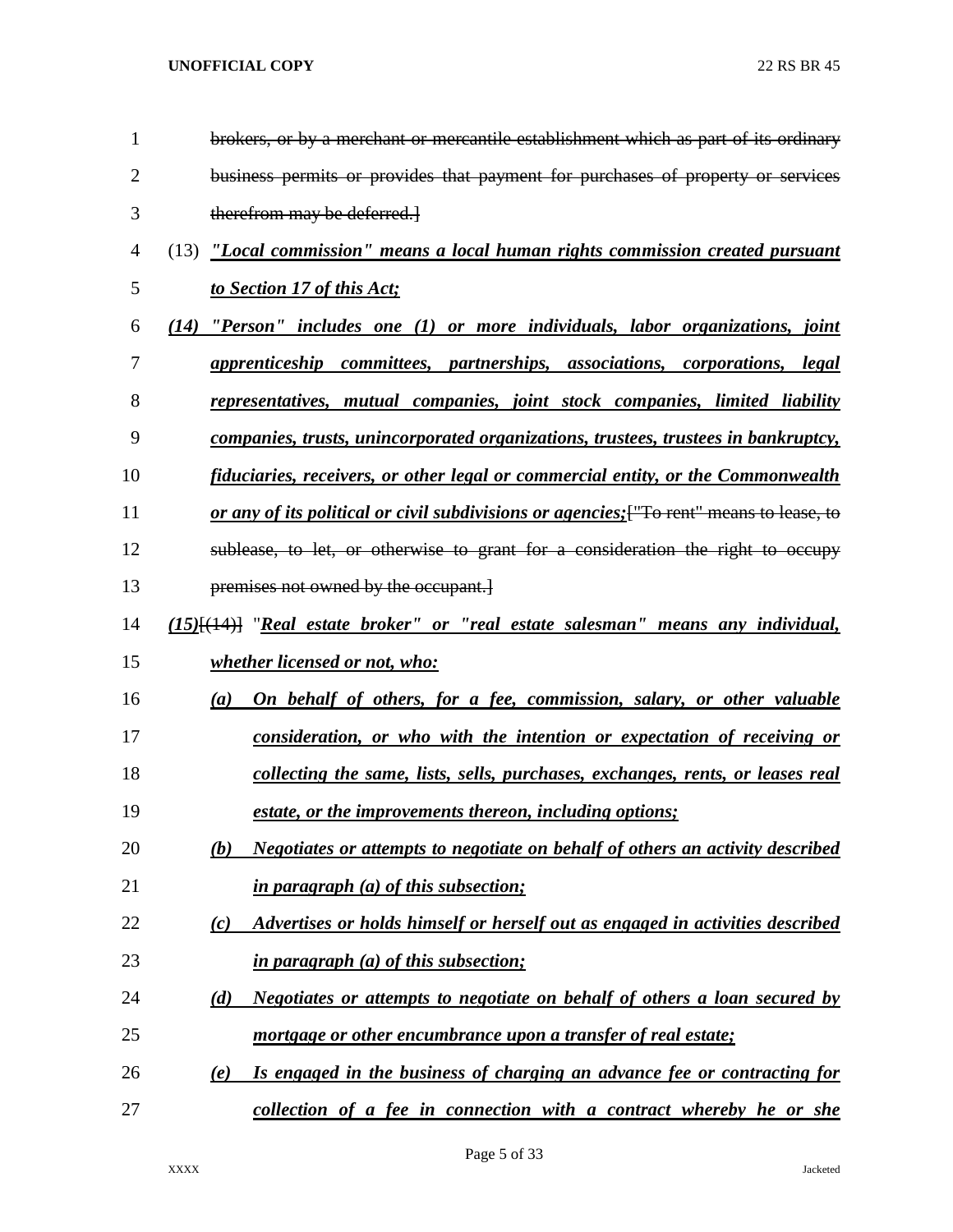| 1              |          | undertakes to promote the sale, purchase, exchange, rental, or lease of real        |
|----------------|----------|-------------------------------------------------------------------------------------|
| $\overline{2}$ |          | estate through its listing in a publication issued primarily for this purpose;      |
| 3              |          | $\mathbf{r}$                                                                        |
| 4              | (f)      | Is employed by or acting on behalf of any person described in paragraphs            |
| 5              |          | (a) to (e) of this subsection; [Family" includes a single individual.]              |
| 6              |          | $(16)$ [ $(15)$ $(a)$ ] $'$ Real estate operator'' means:                           |
| 7              | (a)      | Any individual or combination of individuals, labor organizations, joint            |
| 8              |          | apprenticeship committees, partnerships, associations, corporations, legal          |
| 9              |          | representatives, mutual companies, joint stock companies, limited liability         |
| 10             |          | companies, trusts, unincorporated organizations, trustees in bankruptcy,            |
| 11             |          | receivers, or other legal or commercial entities, the county, or any of its         |
| 12             |          | <i>agencies, that:</i>                                                              |
| 13             |          | Is engaged in the business of selling, purchasing, exchanging,                      |
| 14             |          | renting, or leasing real estate, or the improvements thereon, including             |
| 15             |          | options; or                                                                         |
| 16             |          | Derives income, in whole or in part, from the sale, purchase,<br>2.                 |
| 17             |          | exchange, rental, or lease of real estate; or                                       |
| 18             | (b)      | An individual employed by or acting on behalf of any individual or entity           |
| 19             |          | <i>described in paragraph (a) of this subsection</i> ; ["Familial status" means one |
| 20             |          | (1) or more individuals who have not attained the age of eighteen (18) years        |
| 21             |          | and are domiciled with:                                                             |
| 22             |          | A parent or another person having legal custody of the individual or                |
| 23             |          | individuals; or                                                                     |
| 24             |          | The designee of a parent or other person having custody, with the                   |
| 25             |          | written permission of the parent or other person.                                   |
| 26             | $\Theta$ | The protection afforded against discrimination on the basis of familial status      |
| 27             |          | shall apply to any person who is pregnant or is in the process of securing legal    |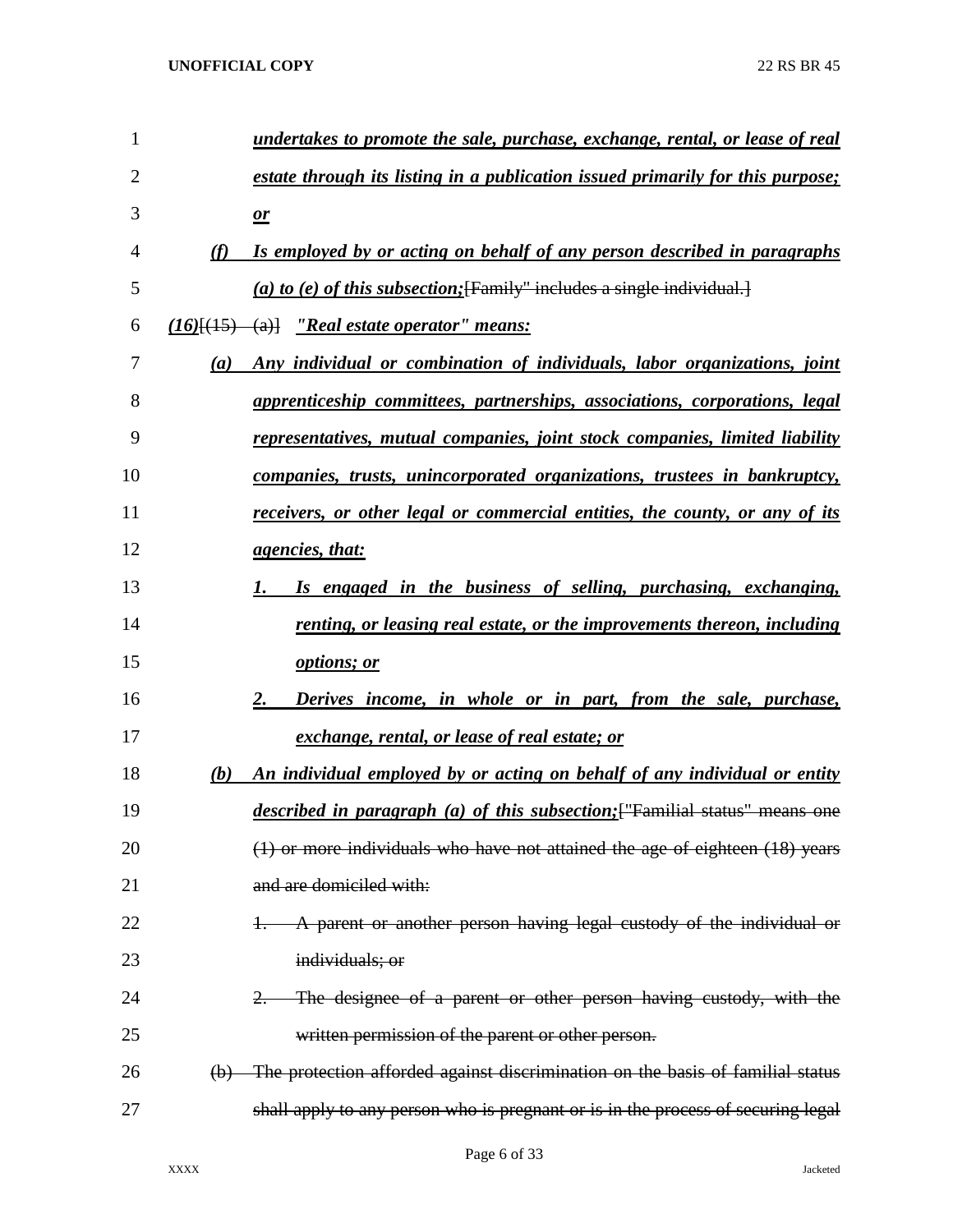| $\mathbf{1}$   | eustody of any individual who has not attained the age of eighteen (18) years.]                                  |
|----------------|------------------------------------------------------------------------------------------------------------------|
| $\overline{2}$ | $(17)$ [ $(16)$ ] "Real estate-related transaction" means:                                                       |
| 3              | The making or purchasing of loans or providing other financial assistance:<br>(a)                                |
| 4              | For purchasing, constructing, improving, repairing, or maintaining a<br>1.                                       |
| 5              | <b>housing accommodation; or</b>                                                                                 |
| 6              | <b>Secured by real estate; or</b><br>2.                                                                          |
| 7              | (b)<br>The selling, brokering, or appraising of real property, except that a person                              |
| 8              | engaged in the business of furnishing appraisals of real property may take                                       |
| 9              | into consideration factors other than race, color, religion, national origin,                                    |
| 10             | sexual orientation, gender identity, disability,<br>familial<br>or<br>sex.                                       |
| 11             | status; [Discriminatory housing practice" means an act that is unlawful under                                    |
| 12             | KRS 344.360, 344.367, 344.370, 344.380, or 344.680.                                                              |
| 13             | (18)<br>"Real property" includes buildings, structures, real estate, lands, tenements,                           |
| 14             | leaseholds, cooperatives, condominiums, and hereditaments, corporeal and                                         |
| 15             | <i>incorporeal, or any interest in them;</i>                                                                     |
| 16             | "Sexual orientation" means an individual's actual or imputed heterosexuality,<br>(19)                            |
| 17             | <u>homosexuality, or bisexuality; and</u>                                                                        |
| 18             | "To rent" means to lease, to sublease, to let, or otherwise to grant for a<br>(20)                               |
| 19             | consideration the right to occupy premises not owned by the occupant.                                            |
| 20             | Section 2. KRS 344.020 is amended to read as follows:                                                            |
| 21             | The general purposes of this chapter are:<br>(1)                                                                 |
| 22             | To provide for execution within the <b>Commonwealth</b> [state] of the policies<br>(a)                           |
| 23             | embodied in the Federal Civil Rights Act of 1964, Pub. L. No. 88-352, as                                         |
| 24             | amended (78 Stat. 241), Title VIII of the Federal Civil Rights Act of 1968                                       |
| 25             | $(82 \text{ Stat. } 81)$ , the Fair Housing Act, <i>Pub. L. No. 90-284</i> , as amended $(42 \text{ rad. } 100)$ |
| 26             | U.S.C. 360)], the Federal Age Discrimination in Employment Act of 1967.                                          |
| 27             | <b>Pub. L. No. 90-202, as amended</b> [ (81 Stat. 602)], the Americans with                                      |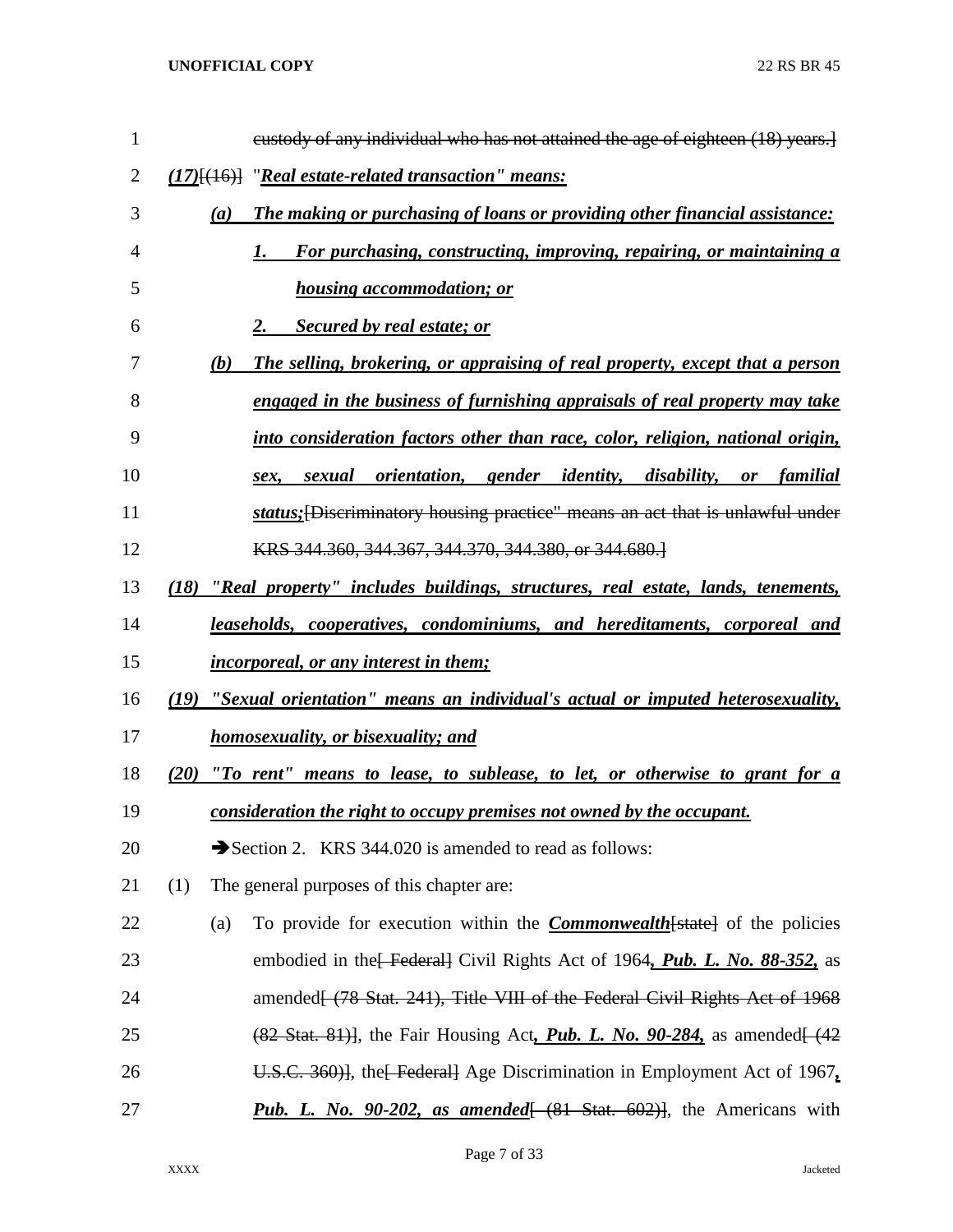- Disabilities Act of 1990*, Pub. L. No.*[ (P.L.] 101-336[)], *as amended,* and the Civil Rights Act of 1991*, Pub. L. No. 102-166,* as amended[ ( P.L. 102-166, amended by P.L. 102-392)];
- (b) To safeguard all individuals within the *Commonwealth*[state] from discrimination because of familial status, race, color, religion, national origin, sex, *sexual orientation, gender identity,* age forty (40) and over, or because of 7 the person's status as a qualified individual with a disability as defined inf 8 KRS 344.010 and KRS 344.030; thereby to protect their interest in personal dignity and freedom from humiliation, to make available to the *Commonwealth*[state] their full productive capacities, to secure the **Commonwealth** [state] against domestic strife and unrest which would menace its democratic institutions, to preserve the public safety, health, and general welfare, and to further the interest, rights, and privileges of individuals within the *Commonwealth*[state]; *and*
- (c) To establish as the policy of the Commonwealth the safeguarding of the rights of an individual selling or leasing his primary residence through private sale without the aid of any real estate operator, broker, or salesman and without 18 advertising or public display.
- (2) This chapter shall be construed to further the general purposes stated in this section and the special purposes of the particular provision involved.
- (3) Nothing in this chapter shall be construed as indicating an intent to exclude local laws on the same subject matter not inconsistent with this chapter.
- (4) Nothing contained in this chapter shall be deemed to repeal any other law of this *Commonwealth*[state] relating to discrimination because of familial status, race, color, religion, national origin, sex, *sexual orientation, gender identity,* age forty (40) and over, or because of the person's status as a qualified individual with a disability as defined in KRS 344.030.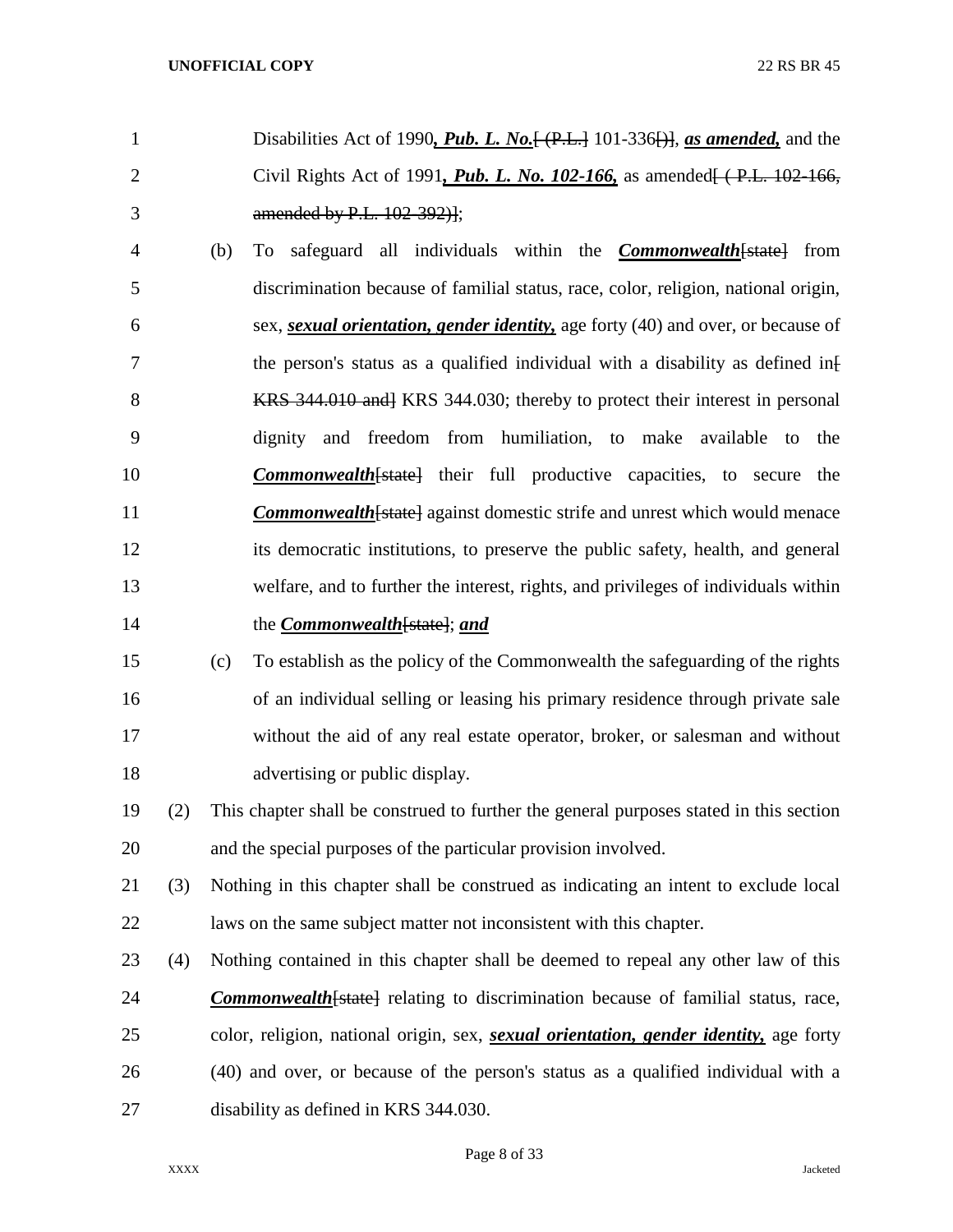| $\mathbf{1}$   |                                                                                  | Section 3. KRS 344.025 is amended to read as follows:                                                                       |  |  |  |  |  |  |
|----------------|----------------------------------------------------------------------------------|-----------------------------------------------------------------------------------------------------------------------------|--|--|--|--|--|--|
| $\overline{2}$ | No provision in KRS Chapter 18A shall be construed to preclude any classified or |                                                                                                                             |  |  |  |  |  |  |
| 3              |                                                                                  | unclassified state employee from appealing to the personnel board any action alleged to                                     |  |  |  |  |  |  |
| $\overline{4}$ |                                                                                  | be in violation of laws prohibiting discrimination based on <i>an individual's</i> [a person's                              |  |  |  |  |  |  |
| 5              |                                                                                  | status as a qualified individual with a disability, $\frac{1}{2}$ sex, <i>sexual orientation</i> , <i>gender identity</i> , |  |  |  |  |  |  |
| 6              |                                                                                  | age, religion, [-or] race, or national origin, <i>or because the person is a qualified individual</i>                       |  |  |  |  |  |  |
| 7              |                                                                                  | with a disability as defined in KRS 344.030, in accordance with this chapter.                                               |  |  |  |  |  |  |
| 8              |                                                                                  | Section 4. KRS 344.040 is amended to read as follows:                                                                       |  |  |  |  |  |  |
| 9              | (1)                                                                              | It is an unlawful practice for an employer:                                                                                 |  |  |  |  |  |  |
| 10             | (a)                                                                              | To fail or refuse to hire, or to discharge any individual, or otherwise to                                                  |  |  |  |  |  |  |
| 11             |                                                                                  | discriminate against an individual with respect to compensation, terms,                                                     |  |  |  |  |  |  |
| 12             |                                                                                  | conditions, or privileges of employment, because of the individual's race,                                                  |  |  |  |  |  |  |
| 13             |                                                                                  | color, religion, national origin, sex, sexual orientation, gender identity, age                                             |  |  |  |  |  |  |
| 14             |                                                                                  | forty (40) and over, because the person is a qualified individual with a                                                    |  |  |  |  |  |  |
| 15             |                                                                                  | disability, or because the individual is a smoker or nonsmoker, as long as the                                              |  |  |  |  |  |  |
| 16             |                                                                                  | <i>individual</i> {person} complies with any workplace policy concerning smoking;                                           |  |  |  |  |  |  |
| 17             | (b)                                                                              | To limit, segregate, or classify employees in any way which would deprive or                                                |  |  |  |  |  |  |
| 18             |                                                                                  | tend to deprive an individual of employment opportunities or otherwise                                                      |  |  |  |  |  |  |
| 19             |                                                                                  | adversely affect status as an employee, because of the individual's race, color,                                            |  |  |  |  |  |  |
| 20             |                                                                                  | religion, national origin, sex, <i>sexual orientation</i> , <i>gender identity</i> , or age forty                           |  |  |  |  |  |  |
| 21             |                                                                                  | (40) and over, because the person is a qualified individual with a disability, or                                           |  |  |  |  |  |  |
| 22             |                                                                                  | because the individual is a smoker or nonsmoker, as long as the                                                             |  |  |  |  |  |  |
| 23             |                                                                                  | <i>individual</i> {person} complies with any workplace policy concerning smoking;                                           |  |  |  |  |  |  |
| 24             | (c)                                                                              | To fail to make reasonable accommodations for any employee with limitations                                                 |  |  |  |  |  |  |
| 25             |                                                                                  | related to pregnancy, childbirth, or a related medical condition who requests                                               |  |  |  |  |  |  |
| 26             |                                                                                  | an accommodation, including but not limited to the need to express breast                                                   |  |  |  |  |  |  |
| 27             |                                                                                  | milk, unless the employer can demonstrate the accommodation would impose                                                    |  |  |  |  |  |  |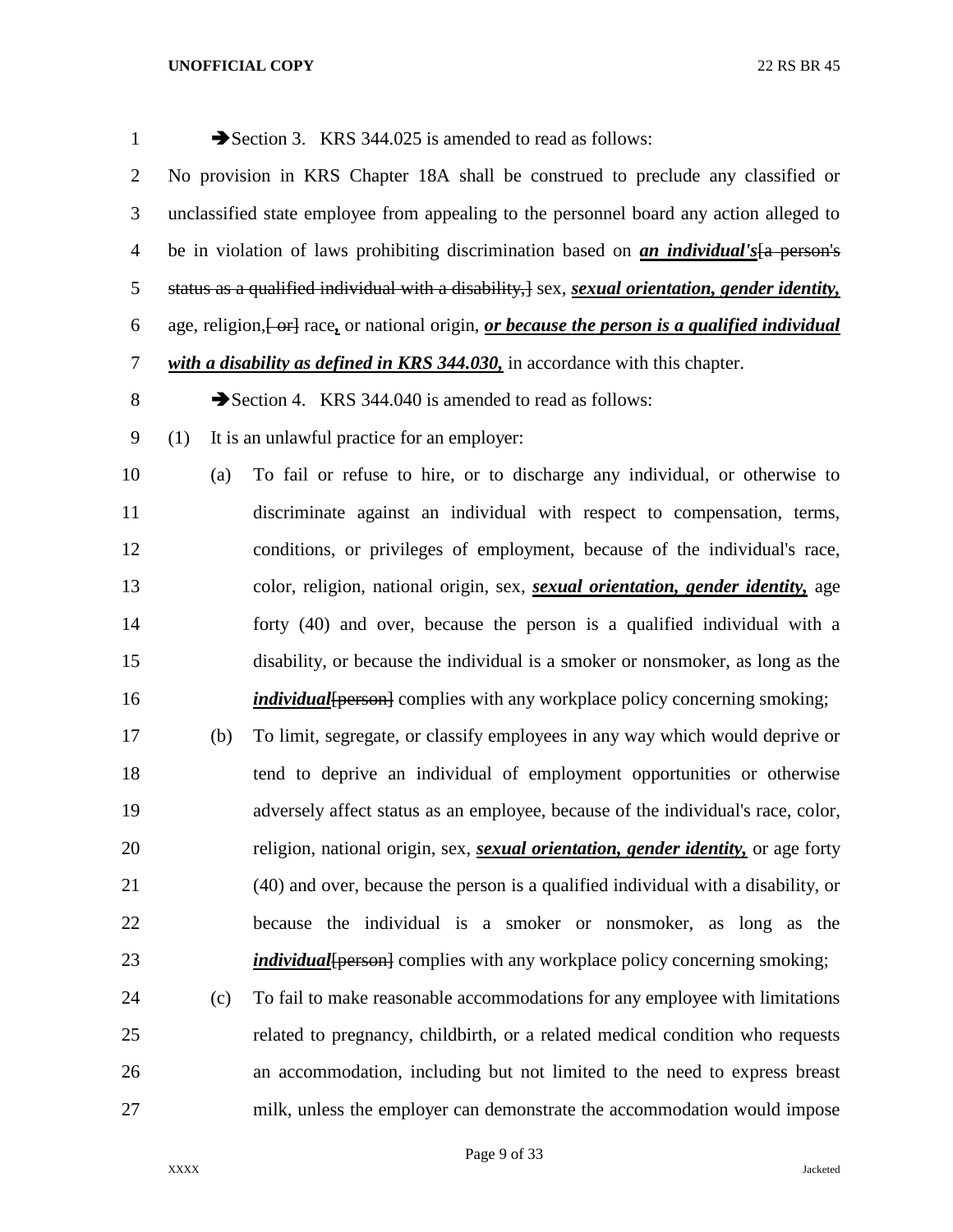| $\mathbf{1}$   |     |     | an undue hardship on the employer's program, enterprise, or business. The         |  |  |  |  |  |  |  |
|----------------|-----|-----|-----------------------------------------------------------------------------------|--|--|--|--|--|--|--|
| $\overline{2}$ |     |     | following shall be required as to reasonable accommodations:                      |  |  |  |  |  |  |  |
| 3              |     |     | 1.<br>An employee shall not be required to take leave from work if another        |  |  |  |  |  |  |  |
| $\overline{4}$ |     |     | reasonable accommodation can be provided;                                         |  |  |  |  |  |  |  |
| 5              |     |     | 2.<br>The employer and employee shall engage in a timely, good faith, and         |  |  |  |  |  |  |  |
| 6              |     |     | interactive process to determine effective reasonable accommodations;             |  |  |  |  |  |  |  |
| 7              |     |     | and                                                                               |  |  |  |  |  |  |  |
| 8              |     |     | 3.<br>If the employer has a policy to provide, would be required to provide, is   |  |  |  |  |  |  |  |
| 9              |     |     | currently providing, or has provided a similar accommodation to other             |  |  |  |  |  |  |  |
| 10             |     |     | classes of employees, then a rebuttable presumption is created that the           |  |  |  |  |  |  |  |
| 11             |     |     | accommodation does not impose an undue hardship on the employer; or               |  |  |  |  |  |  |  |
| 12             |     | (d) | To require as a condition of employment that any employee or applicant for        |  |  |  |  |  |  |  |
| 13             |     |     | employment abstain from smoking or using tobacco products outside the             |  |  |  |  |  |  |  |
| 14             |     |     | course of employment, as long as the <i>individual</i> [person] complies with any |  |  |  |  |  |  |  |
| 15             |     |     | workplace policy concerning smoking.                                              |  |  |  |  |  |  |  |
| 16             | (2) | (a) | A difference in employee contribution rates for smokers and nonsmokers in         |  |  |  |  |  |  |  |
| 17             |     |     | relation to an employer-sponsored health plan shall not be deemed to be an        |  |  |  |  |  |  |  |
| 18             |     |     | unlawful practice in violation of this section.                                   |  |  |  |  |  |  |  |
| 19             |     | (b) | The offering of incentives or benefits offered by an employer to employees        |  |  |  |  |  |  |  |
| 20             |     |     | who participate in a smoking cessation program shall not be deemed to be an       |  |  |  |  |  |  |  |
| 21             |     |     | unlawful practice in violation of this section.                                   |  |  |  |  |  |  |  |
| 22             | (3) | (a) | An employer shall provide written notice of the right to be free from             |  |  |  |  |  |  |  |
| 23             |     |     | discrimination in relation to pregnancy, childbirth, and related medical          |  |  |  |  |  |  |  |
| 24             |     |     | conditions, including the right to reasonable accommodations, to:                 |  |  |  |  |  |  |  |
| 25             |     |     | New employees at the commencement of employment; and<br>1.                        |  |  |  |  |  |  |  |
| 26             |     |     | 2.<br>Existing employees not later than thirty (30) days after June 27, 2019.     |  |  |  |  |  |  |  |
| 27             |     | (b) | An employer shall conspicuously post a written notice of the right to be free     |  |  |  |  |  |  |  |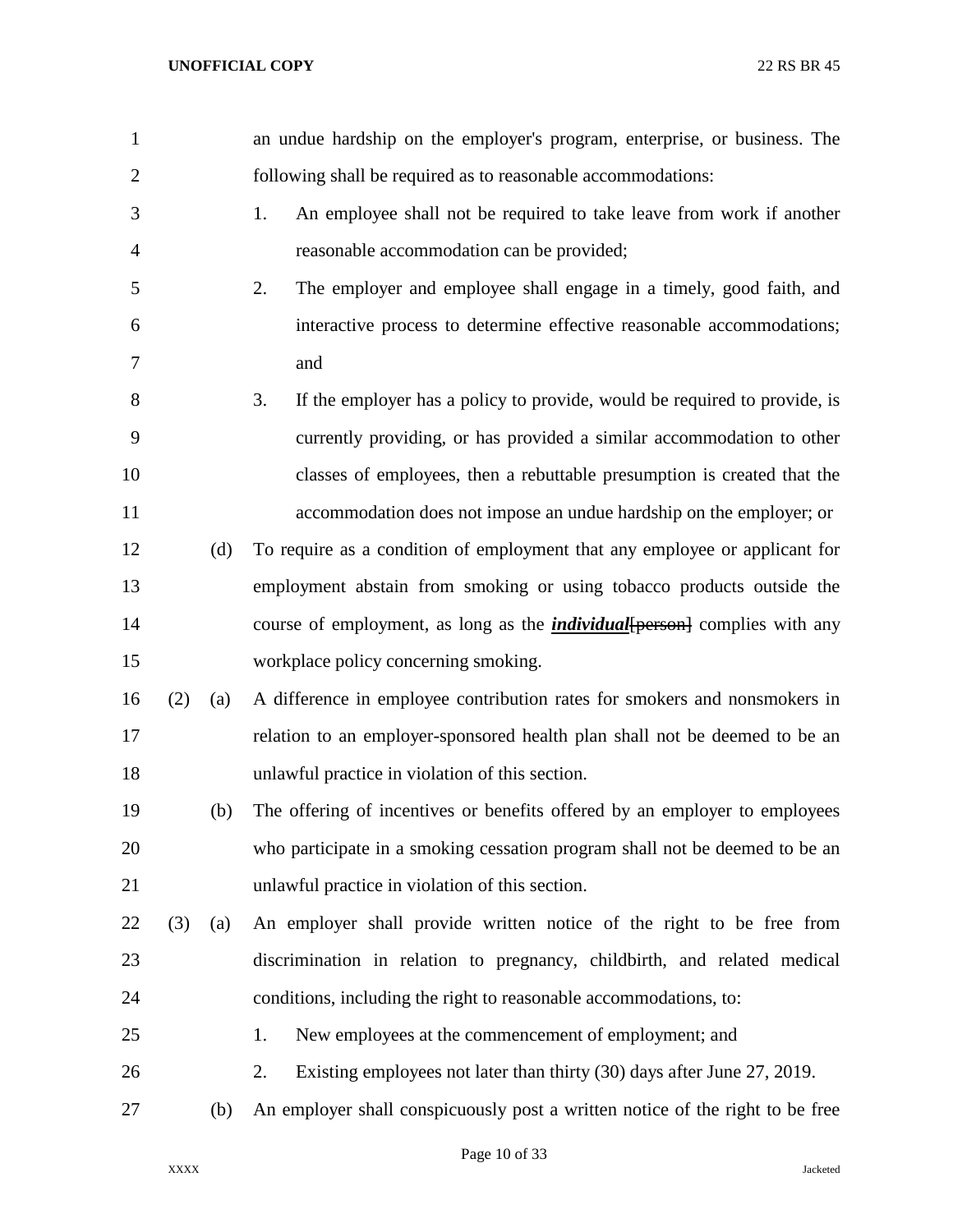from discrimination in relation to pregnancy, childbirth, and related medical conditions, including the right to reasonable accommodations, at the employer's place of business in an area accessible to employees.

4 Section 5. KRS 344.050 is amended to read as follows:

 (1) It is an unlawful practice for an employment agency to fail or refuse to refer for 6 employment $\left\{\frac{1}{2}\right\}$  or <u>to</u> otherwise  $\left\{\frac{1}{2}$  discriminate against $\left\{\frac{1}{2}\right\}$  an individual because of  $\left\{\frac{1}{2}\right\}$  his] race, color, religion, national origin, sex, *sexual orientation, gender identity,* or age forty (40) and over, or because the person is a qualified individual with a disability, or to classify or refer for employment an individual *because of*[on the basis of disability,] race, color, religion, national origin, sex, *sexual orientation,*  **gender identity,** or age<del>[ between]</del> forty (40) and *over, or because the person is a qualified individual with a disability*[seventy (70)].

- (2) It is an unlawful practice for a licensing agency to refuse to license, or to bar or terminate from licensing an individual because of race, color, religion, national origin, sex, *sexual orientation, gender identity,* or age forty (40) and over, or because the person is a qualified individual with a disability.
- 17 Section 6. KRS 344.060 is amended to read as follows:

It is an unlawful practice for a labor organization:

- 19 (1) To exclude or to expel from its membership<del>[,]</del> or *to* otherwise [ to discriminate against[,] a member*,* or applicant for membership*,* because of race, color, religion, national origin, sex, *sexual orientation, gender identity,* or age forty (40) and over,
- or because the person is a qualified individual with a disability.
- (2) To limit, segregate, or classify its membership, or to classify or fail to refuse to refer for employment an individual, in any way which would deprive or tend to deprive an individual of employment opportunities, or would limit such employment opportunities or otherwise adversely affect the status as an employee or as an applicant for employment, because of race, color, religion, national origin, sex,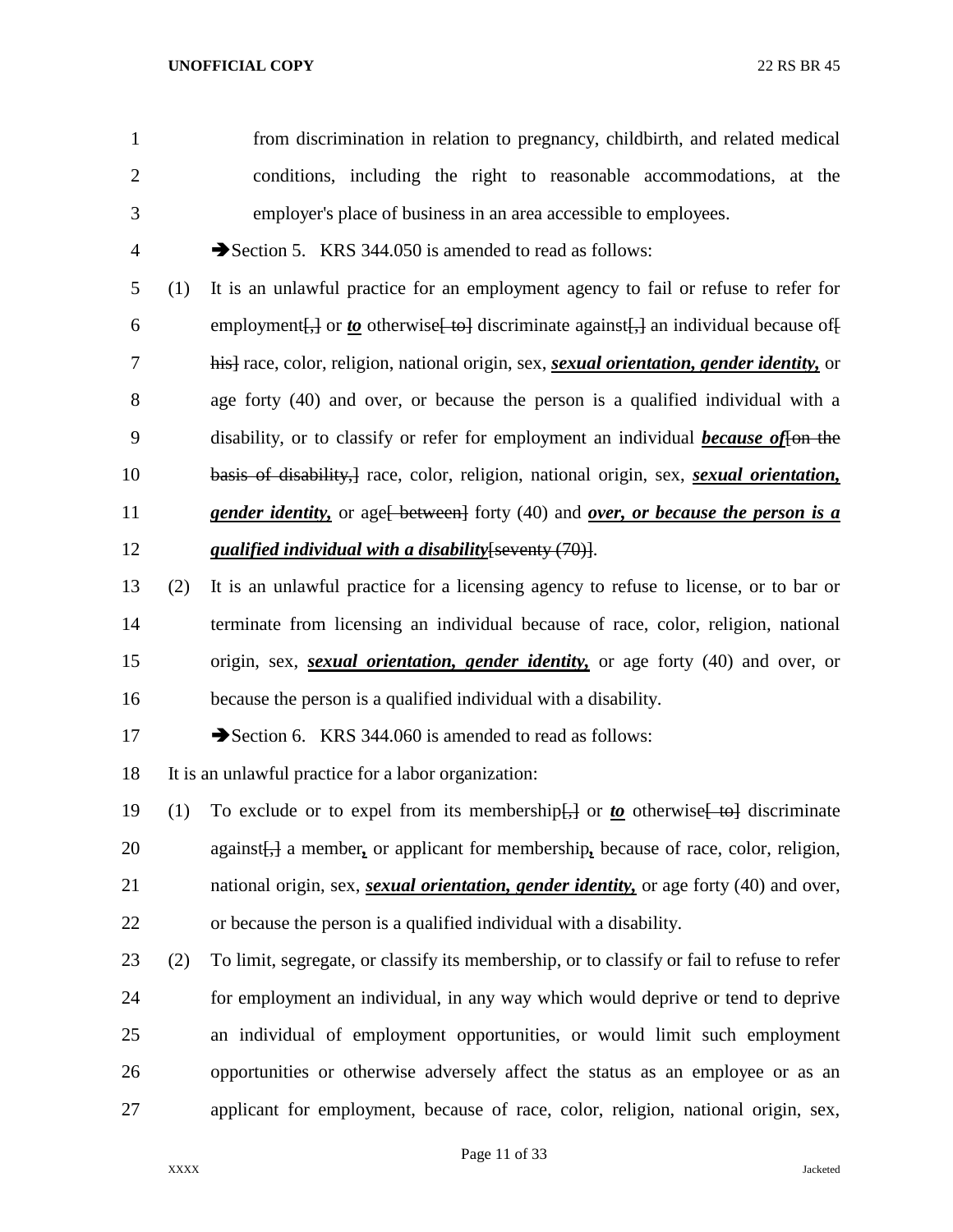*sexual orientation, gender identity,* or age forty (40) and over, or because the person is a qualified individual with a disability.

 (3) To cause or attempt to cause an employer to discriminate against an individual in violation of this section.

5 Section 7. KRS 344.070 is amended to read as follows:

 It is an unlawful practice for an employer, labor organization, or joint labor-management committee controlling apprenticeship or other training or retraining, including on-the-job training programs*,* to discriminate against an individual because of race, color, religion, national origin, sex, *sexual orientation, gender identity,* or age forty (40) and over, or because the person is a qualified individual with a disability in admission to or employment in, any program established to provide apprenticeship or other training.

12 Section 8. KRS 344.080 is amended to read as follows:

 It is an unlawful practice for an employer, labor organization, licensing agency, or employment agency to print or publish or cause to be printed or published a notice or advertisement relating to employment by such an employer or membership in or any classification or referral for employment by the employment or licensing agency, indicating any preference, limitation, specification, or discrimination, based on race, color, religion, national origin, sex, *sexual orientation, gender identity,* or age forty (40) and over, or because the person is a qualified individual with a disability, except that such a notice or advertisement may indicate a preference, limitation, or specification based on religion, national origin, sex, or age forty (40) and over, or because the person is a qualified individual with a disability, when religion, national origin, sex, or age forty (40) and over, or because the person is a qualified individual with a disability, is a bona fide occupational qualification for employment.

25 Section 9. KRS 344.100 is amended to read as follows: [Notwithstanding ]Any[ other] provision of this chapter *to the contrary notwithstanding*, it is not an unlawful practice for an employer to apply different standards of

Page 12 of 33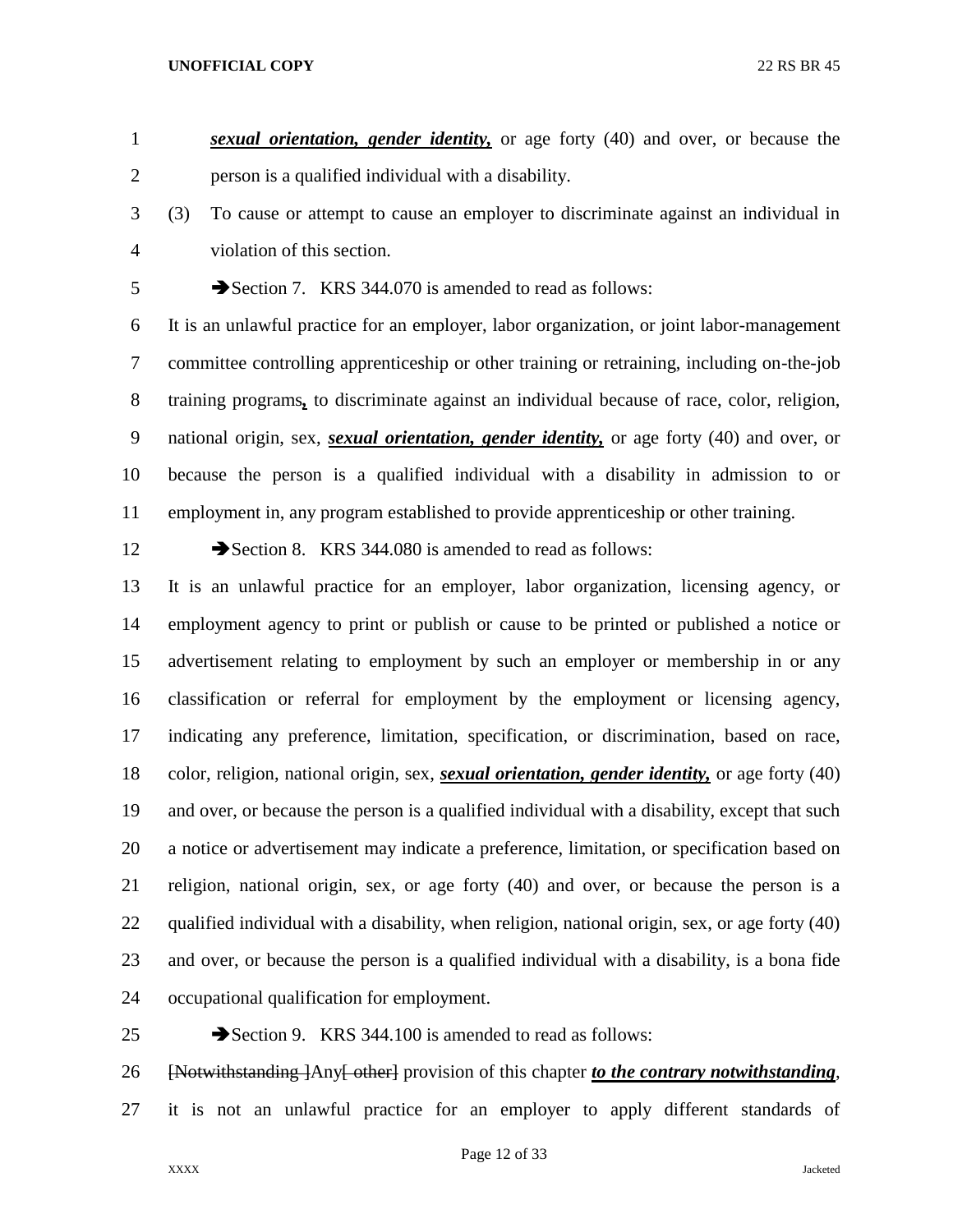compensation, or different terms, conditions, or privileges of employment pursuant to a bona fide seniority or merit system, or a system which measures earnings by quantity or quality of production or to employees who work in different locations, if the differences are not the result of an intention to discriminate because of race, color, religion, national origin, sex, *sexual orientation, gender identity,* or age forty (40) and over, or because the person is a qualified individual with a disability, nor is it an unlawful practice for an employer to give and to act upon the results of any professionally developed ability test provided that the test, its administration*,* or action upon the results *thereof* is not designed, intended, or used to discriminate because of race, color, religion, national origin, sex, *sexual orientation, gender identity,* or age forty (40) and over, or because the person is a qualified individual with a disability.

12 Section 10. KRS 344.110 is amended to read as follows:

 (1) Nothing[ contained] in this chapter requires an employer, employment agency, labor organization, or joint labor-management committee subject to this chapter to grant preferential treatment to an individual or to a group because of the race, color, religion, national origin, sex, *sexual orientation, gender identity,* or age forty (40) and over, or because the person is a qualified individual with a disability, of the individual or group on account of an imbalance which may exist with respect to the total number or percentage of *individuals*[persons] of any race, color, religion, national origin, sex, *sexual orientation, gender identity,* or age forty (40) and over, or because the person is a qualified individual with a disability, employed by an employer, referred or classified for employment by an employment agency or labor organization, admitted to membership or classified by a labor organization, or admitted to, or employed in, an apprenticeship or other training program, in comparison with the total number or percentage of *individuals*[persons] of race, color, religion, national origin, sex, *sexual orientation, gender identity,* or age forty (40) and over, or because the person is a qualified individual with a disability, in the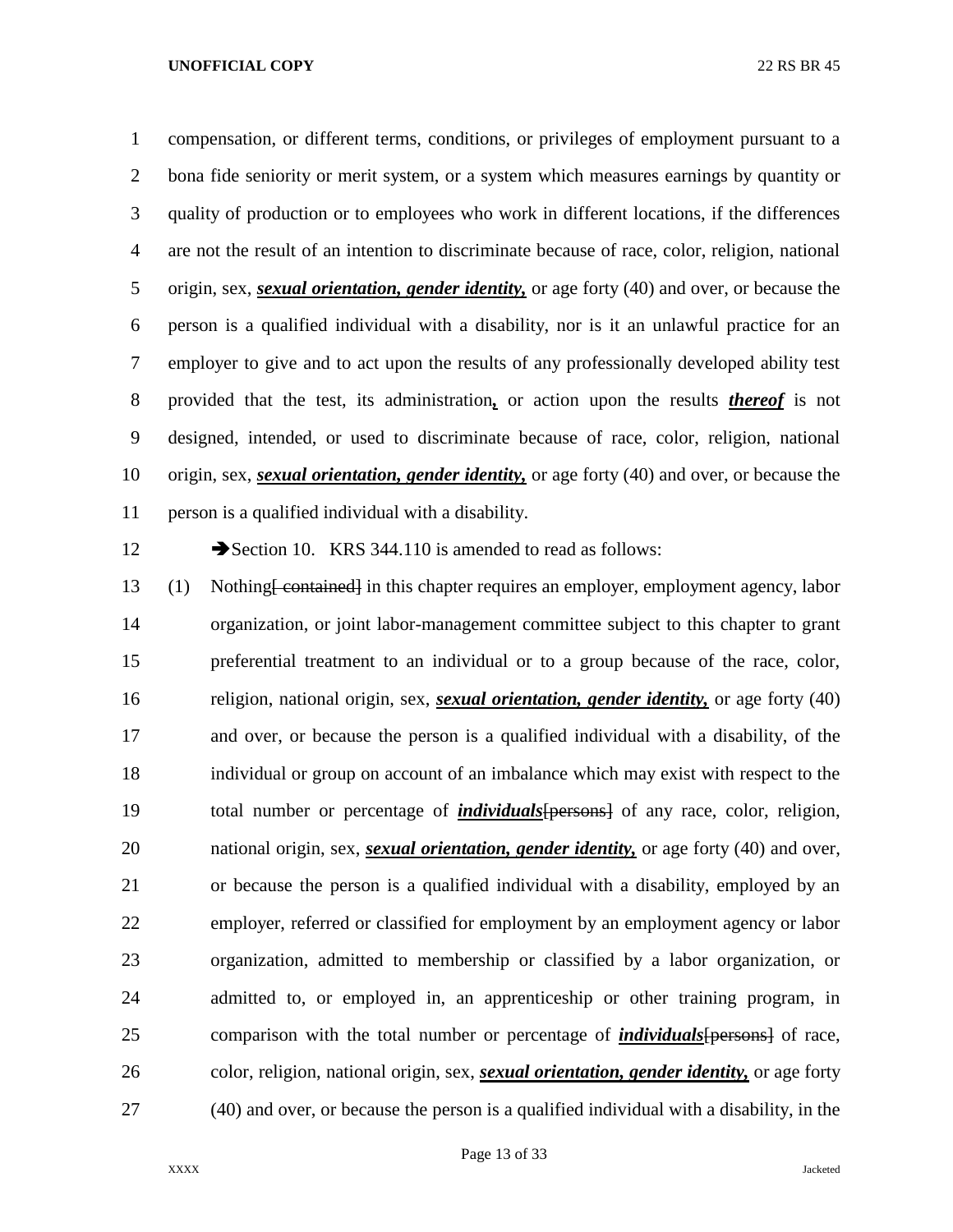- 1 **Commonwealth** [state] or a community, section, or other area, or in the available 2 workforce in the *Commonwealth* [state] or a community, section, or other area.
- 3 (2) Nothing <del>[ contained]</del> in this chapter shall prohibit:
- (a) Minimum hiring ages otherwise provided by law.
- (b) State compliance with federal regulations.
- (c) Termination of the employment of any person who is unable to perform the essential functions of the job, with or without reasonable accommodation.
- (d) Any post-job-offer physical or medical examinations of applicants or employees which an employer requires to determine their ability to perform the essential functions of the job, with or without reasonable accommodation.
- (e) An employer, labor organization, or employment agency from observing the terms of a bona fide seniority system or any bona fide employee benefit plan such as a retirement, pension, or insurance plan which is not a subterfuge to evade the purposes of this chapter, except that no such employee benefit plan shall excuse the failure to hire any individual.

16 Section 11. KRS 344.120 is amended to read as follows:

 Except as otherwise provided in KRS 344.140 and 344.145, it is an unlawful practice for a person to deny an individual the full and equal enjoyment of the goods, services, facilities, privileges, advantages, and accommodations of a place of public 20 accommodation, resort, or amusement *because*<sup>[</sup>, as defined in KRS 344.130, on the 21 ground of *the individual's* disability, race, color, religion,  $\leftarrow$  errel national origin, *sexual orientation, or gender identity*.

23 Section 12. KRS 344.140 is amended to read as follows:

 It is an unlawful practice for a person, directly or indirectly, to publish, circulate, issue, display, or mail, or cause to be published, circulated, issued, displayed, or mailed, a written, printed, oral, or visual communication, notice, or advertisement, which indicates that the goods, services, facilities, privileges, advantages, and accommodations of a place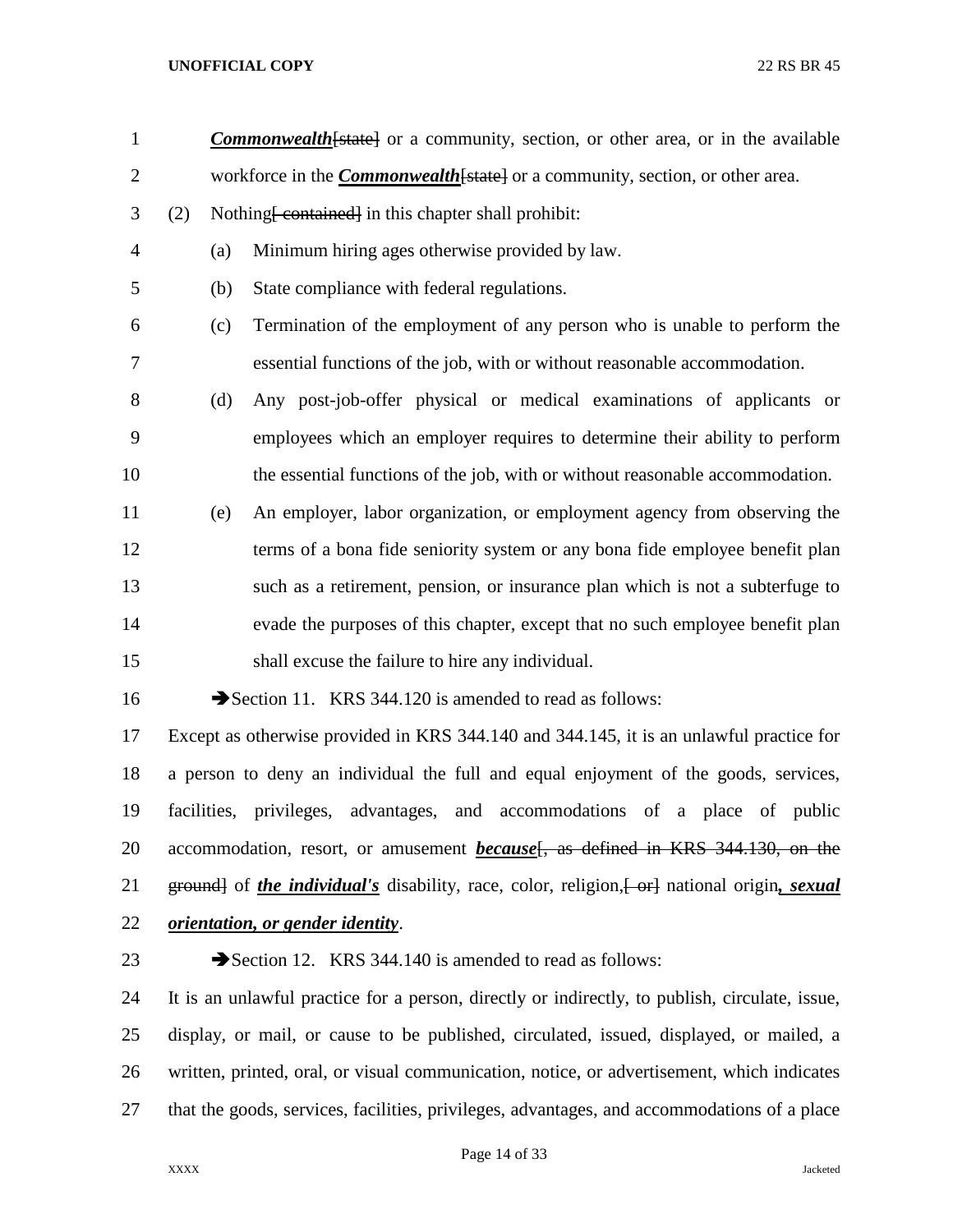| $\mathbf{1}$   |     | of public accommodation, resort, or amusement will be refused, withheld from, or denied                |
|----------------|-----|--------------------------------------------------------------------------------------------------------|
| $\overline{2}$ |     | an individual <i>because</i> [on account] of disability, race, color, religion, [or ] national origin, |
| 3              |     | sexual orientation, or gender identity, or that the patronage of, or presence at, a place of           |
| $\overline{4}$ |     | public accommodation, resort, or amusement, of an individual, on account of disability,                |
| 5              |     | race, color, religion, or antional origin, sexual orientation, or gender identity is                   |
| 6              |     | objectionable, unwelcome, unacceptable, or undesirable.                                                |
| 7              |     | Section 13. KRS 344.170 is amended to read as follows:                                                 |
| 8              |     | The function of the commission shall be to encourage fair treatment for, to foster mutual              |
| 9              |     | understanding and respect among, and to discourage discrimination against <i>individuals</i>           |
| 10             |     | on the basis of disability, race, color, religion, national origin, sex, sexual orientation,           |
| 11             |     | gender identity, or age forty (40) and over any racial or ethnic group or its members.                 |
| 12             |     | Section 14. KRS 344.180 is amended to read as follows:                                                 |
| 13             |     | The powers and duties of the commission shall be:                                                      |
| 14             | (1) | To employ an executive director and other necessary personnel within the limits of                     |
| 15             |     | funds made available;                                                                                  |
| 16             | (2) | To conduct research projects or make studies into and publish reports on                               |
| 17             |     | discrimination in Kentucky;                                                                            |
| 18             | (3) | To receive and investigate complaints of discrimination and to recommend ways of                       |
| 19             |     | eliminating any injustices occasioned thereby;                                                         |
| 20             | (4) | To hold public hearings and request the attendance of witnesses;                                       |
| 21             | (5) | To cooperate with other organizations, public and private, to discourage                               |
| 22             |     | discrimination;                                                                                        |
| 23             | (6) | To encourage fair treatment for all persons regardless of <i>disability</i> , race, <i>color</i> ,     |
| 24             |     | religion, national origin, sex, sexual orientation, gender identity, or age forty (40)                 |
| 25             |     | and over[national ancestry]; and                                                                       |
| 26             | (7) | To make an annual report to the Governor <b>and the General Assembly</b> of its                        |
| 27             |     | activities under this chapter.                                                                         |

Page 15 of 33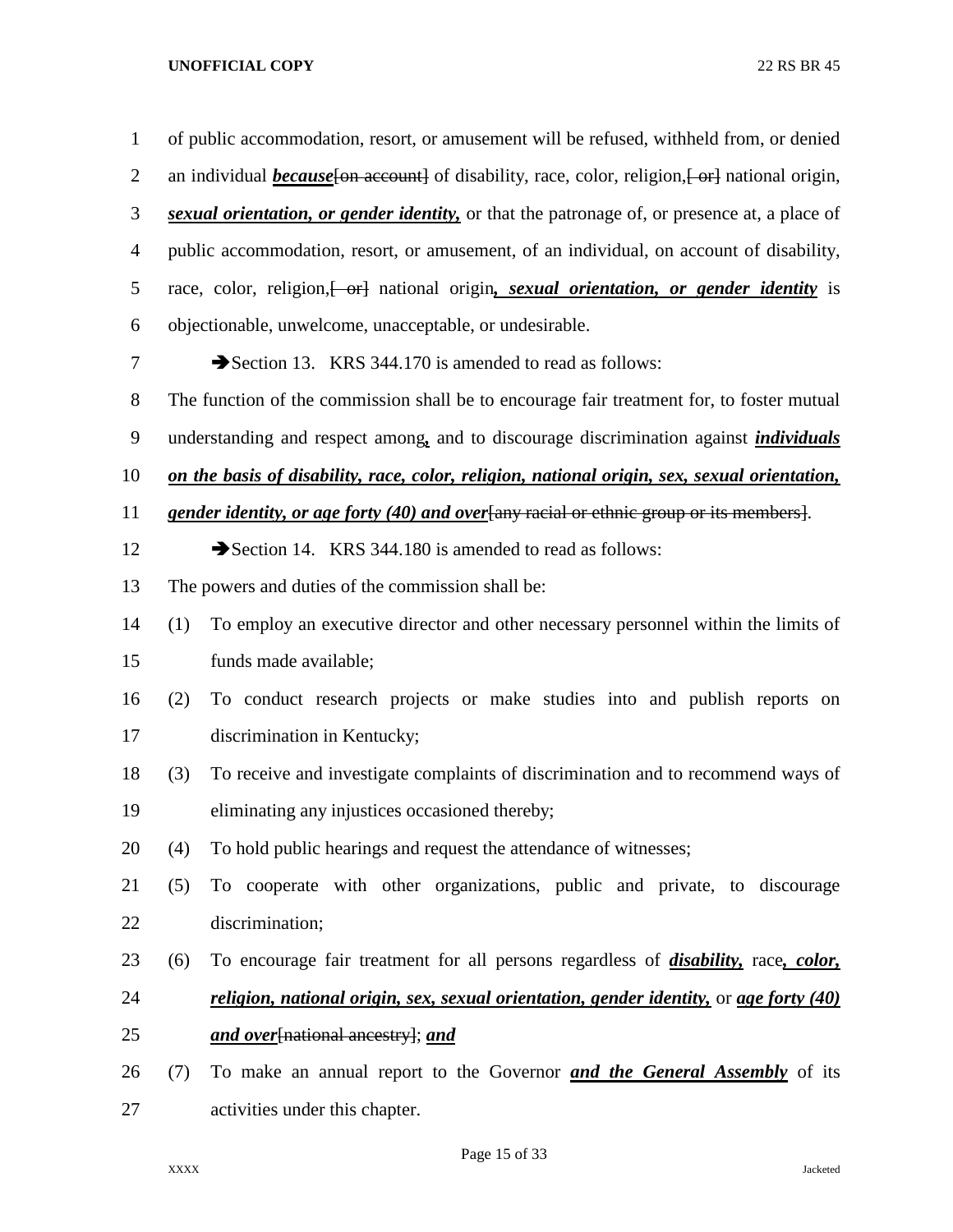| $\mathbf{1}$   |                                                                                                 | Section 15. KRS 344.190 is amended to read as follows:                                             |  |  |  |  |  |
|----------------|-------------------------------------------------------------------------------------------------|----------------------------------------------------------------------------------------------------|--|--|--|--|--|
| $\overline{2}$ | In the enforcement of this chapter, the commission <del>[ on Human Rights]</del> shall have the |                                                                                                    |  |  |  |  |  |
| 3              |                                                                                                 | following powers and duties:                                                                       |  |  |  |  |  |
| $\overline{4}$ | (1)                                                                                             | To maintain an office in the city of Louisville and other offices within the                       |  |  |  |  |  |
| 5              |                                                                                                 | <b>Commonwealth</b> [state] as may be deemed necessary; $\left\{\frac{1}{2}\right\}$               |  |  |  |  |  |
| 6              | (2)                                                                                             | To meet and exercise its powers at any place within the Commonwealth: $\left\{\frac{1}{n}\right\}$ |  |  |  |  |  |
| $\overline{7}$ | (3)                                                                                             | Within the limitations provided by law, to appoint an executive director, attorneys,               |  |  |  |  |  |
| 8              |                                                                                                 | hearing examiners, clerks, and other employees and agents as it may deem                           |  |  |  |  |  |
| 9              |                                                                                                 | necessary. At the direction of the commission, attorneys appointed under this                      |  |  |  |  |  |
| 10             |                                                                                                 | section may appear for and represent the commission in any court. The commission                   |  |  |  |  |  |
| 11             |                                                                                                 | may, by written order, delegate the authority given by this subsection to its                      |  |  |  |  |  |
| 12             |                                                                                                 | executive director, except as that authority relates to the appointment of its                     |  |  |  |  |  |
| 13             |                                                                                                 | executive director; [.]                                                                            |  |  |  |  |  |
| 14             | (4)                                                                                             | To promote the creation of local commissions on human rights, to cooperate with                    |  |  |  |  |  |
| 15             |                                                                                                 | state, local, and other agencies, both public and private, and individuals, and to                 |  |  |  |  |  |
| 16             |                                                                                                 | obtain upon request and utilize the services of all governmental departments and                   |  |  |  |  |  |
| 17             |                                                                                                 | $agencies; [\frac{1}{2}]$                                                                          |  |  |  |  |  |
| 18             | (5)                                                                                             | To cooperate with the United States Equal Employment Opportunity Commission,                       |  |  |  |  |  |
| 19             |                                                                                                 | created by Section 705 of the Civil Rights Act of 1964, Pub. L. No. 88-352 + (78                   |  |  |  |  |  |
| 20             |                                                                                                 | Stat. 241), in order to achieve the purposes of that act, and with other federal and               |  |  |  |  |  |

 local agencies in order to achieve the purposes of that act, and with other federal and local agencies in order to achieve the purposes of this chapter*;*[.]

- (6) To accept gifts or bequests, grants, or other payments, public or private, to help finance its activities*;*[.]
- (7) To accept reimbursement pursuant to Section 709(b) of the Civil Rights Act of 26 1964, Pub. L. No. 88-352,  $(78 \text{ Stat. } 241)$  for services rendered to assist the Federal] Equal Employment Opportunity Commission*;*[.]

Page 16 of 33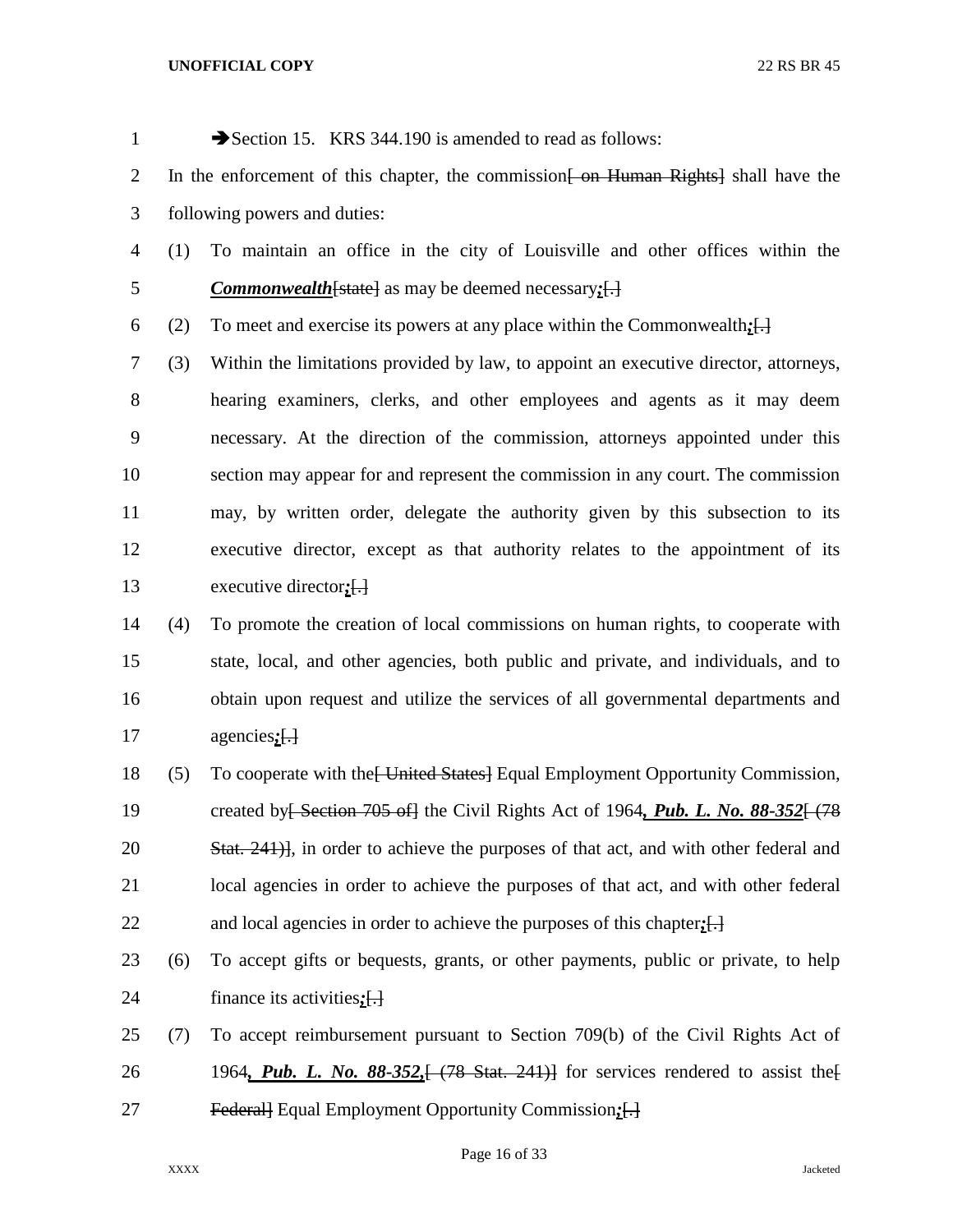| $\mathbf{1}$   | (8)       | To receive, initiate, investigate, seek to conciliate, hold hearings on, and pass upon |                                                                                          |  |  |  |  |  |  |  |  |
|----------------|-----------|----------------------------------------------------------------------------------------|------------------------------------------------------------------------------------------|--|--|--|--|--|--|--|--|
| $\overline{2}$ |           | complaints alleging violations of this chapter; $\left\{ \cdot \right\}$               |                                                                                          |  |  |  |  |  |  |  |  |
| 3              | (9)       |                                                                                        | At any time after a complaint is filed, to require answers to interrogatories, compel    |  |  |  |  |  |  |  |  |
| $\overline{4}$ |           |                                                                                        | the attendance of witnesses, examine witnesses under oath or affirmation in person       |  |  |  |  |  |  |  |  |
| 5              |           |                                                                                        | or by deposition, and require the production of documents relevant to the complaint.     |  |  |  |  |  |  |  |  |
| 6              |           |                                                                                        | The commission may make rules authorizing any member or individual designated            |  |  |  |  |  |  |  |  |
| 7              |           |                                                                                        | to exercise these powers in the performance of official duties; $[\cdot]$                |  |  |  |  |  |  |  |  |
| 8              |           |                                                                                        | (10) To furnish technical assistance requested by persons subject to this chapter to     |  |  |  |  |  |  |  |  |
| 9              |           |                                                                                        | further their compliance with this chapter or an order issued thereunder; $[\cdot]$      |  |  |  |  |  |  |  |  |
| 10             |           |                                                                                        | (11) To make studies appropriate to effectuate the purposes and policies of this chapter |  |  |  |  |  |  |  |  |
| 11             |           |                                                                                        | and to make the results thereof available to the public; $\left\{\cdot\right\}$          |  |  |  |  |  |  |  |  |
| 12             | $(12)$ To |                                                                                        | render annual written<br>to the Governor<br>reports<br>and<br>the<br><b>General</b>      |  |  |  |  |  |  |  |  |
| 13             |           |                                                                                        | <b>Assembly</b> [Legislature]. The reports may contain recommendations of the            |  |  |  |  |  |  |  |  |
| 14             |           |                                                                                        | commission for legislative or other action to effectuate the purposes and policies of    |  |  |  |  |  |  |  |  |
| 15             |           |                                                                                        | this chapter; $\left\{ \cdot \right\}$                                                   |  |  |  |  |  |  |  |  |
| 16             |           |                                                                                        | (13) To create local or statewide advisory agencies that in its judgment will aid in     |  |  |  |  |  |  |  |  |
| 17             |           |                                                                                        | effectuating the purpose of this chapter. The commission may empower these               |  |  |  |  |  |  |  |  |
| 18             |           |                                                                                        | agencies:                                                                                |  |  |  |  |  |  |  |  |
| 19             |           | (a)                                                                                    | To study and report on problems of discrimination because of <i>disability</i> , race,   |  |  |  |  |  |  |  |  |
| 20             |           |                                                                                        | color, religion, [-or] national origin, sex, sexual orientation, gender identity,        |  |  |  |  |  |  |  |  |
| 21             |           |                                                                                        | <u>or age forty (40) and over;</u>                                                       |  |  |  |  |  |  |  |  |
| 22             |           | (b)                                                                                    | To foster, through community effort or otherwise, goodwill among the groups              |  |  |  |  |  |  |  |  |
| 23             |           |                                                                                        | and elements of the population of the <i>Commonwealth</i> ; [state,] and                 |  |  |  |  |  |  |  |  |
| 24             |           | (c)                                                                                    | To make recommendations to the commission for the development of policies                |  |  |  |  |  |  |  |  |
| 25             |           |                                                                                        | and practices that will aid in carrying out the purposes of this chapter.                |  |  |  |  |  |  |  |  |
| 26             |           |                                                                                        | Members of <i>these agencies</i> [such committees] shall serve without pay but           |  |  |  |  |  |  |  |  |
| 27             |           |                                                                                        | shall be reimbursed for expenses incurred in such service. The commission                |  |  |  |  |  |  |  |  |

Page 17 of 33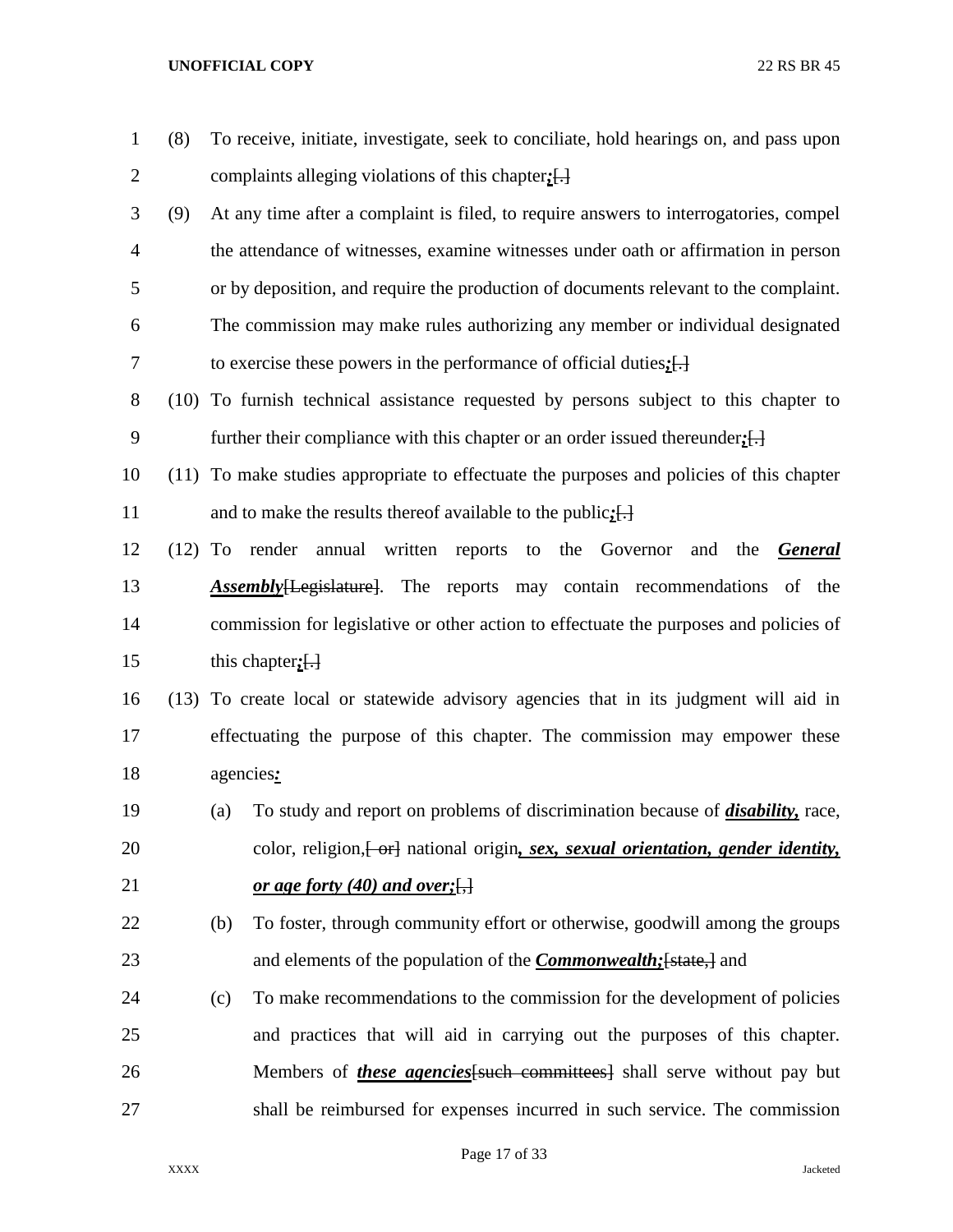|  |                                 |  |  | may make provision for technical and clerical assistance to the |  |
|--|---------------------------------|--|--|-----------------------------------------------------------------|--|
|  | <i>agencies</i> ; [committees.] |  |  |                                                                 |  |

- (14) To[ adopt,] promulgate *administrative*[, amend, and rescind] regulations to effectuate the purposes and provisions of this chapter, including regulations requiring the posting of notices prepared or approved by the commission*; and*[.]
- (15) To purchase liability insurance for the protection of all members of the commission to protect them from liability arising in the course of pursuing their duties as members of the commission and for all full-time employees to protect them from liability arising in the course or scope of their employment. This insurance shall be purchased with money contained in the agency appropriated budget.

11 Section 16. KRS 344.300 is amended to read as follows:

- (1) *City, county, urban-county, consolidated local, unified local, and charter county*
- *governments*[Cities and counties] are authorized to adopt and enforce ordinances, orders, and resolutions prohibiting all forms of discrimination, including 15 discrimination on the basis of race, color, religion, disability, familial status,  $\left\{\theta + \theta\right\}$  national origin, sex, *sexual orientation, gender identity,* or age, and to prescribe penalties for violations thereof, such penalties being in addition to the remedial orders and enforcement herein authorized.
- (2) *City, county, urban-county, consolidated local, unified local, and charter county*
- *governments*[Cities and counties] may adopt and enforce ordinances, orders, and resolutions prohibiting discrimination; no ordinance, order*,* or resolution shall 22 attempt to exempt more transactions from its coverage than are exempted by KRS 344.362 and 344.365.
- 24 Section 17. KRS 344.310 is amended to read as follows:
- 25 Any city,  $\left\{\text{or} \right\}$  county, *urban-county, consolidated local, unified local, or charter county*
- *government,* or one (1) or more *of those local governments*[cities and counties] acting
- 27 jointly, may create a *local* human rights commission<del>[ (hereinafter a "local commission")]</del>: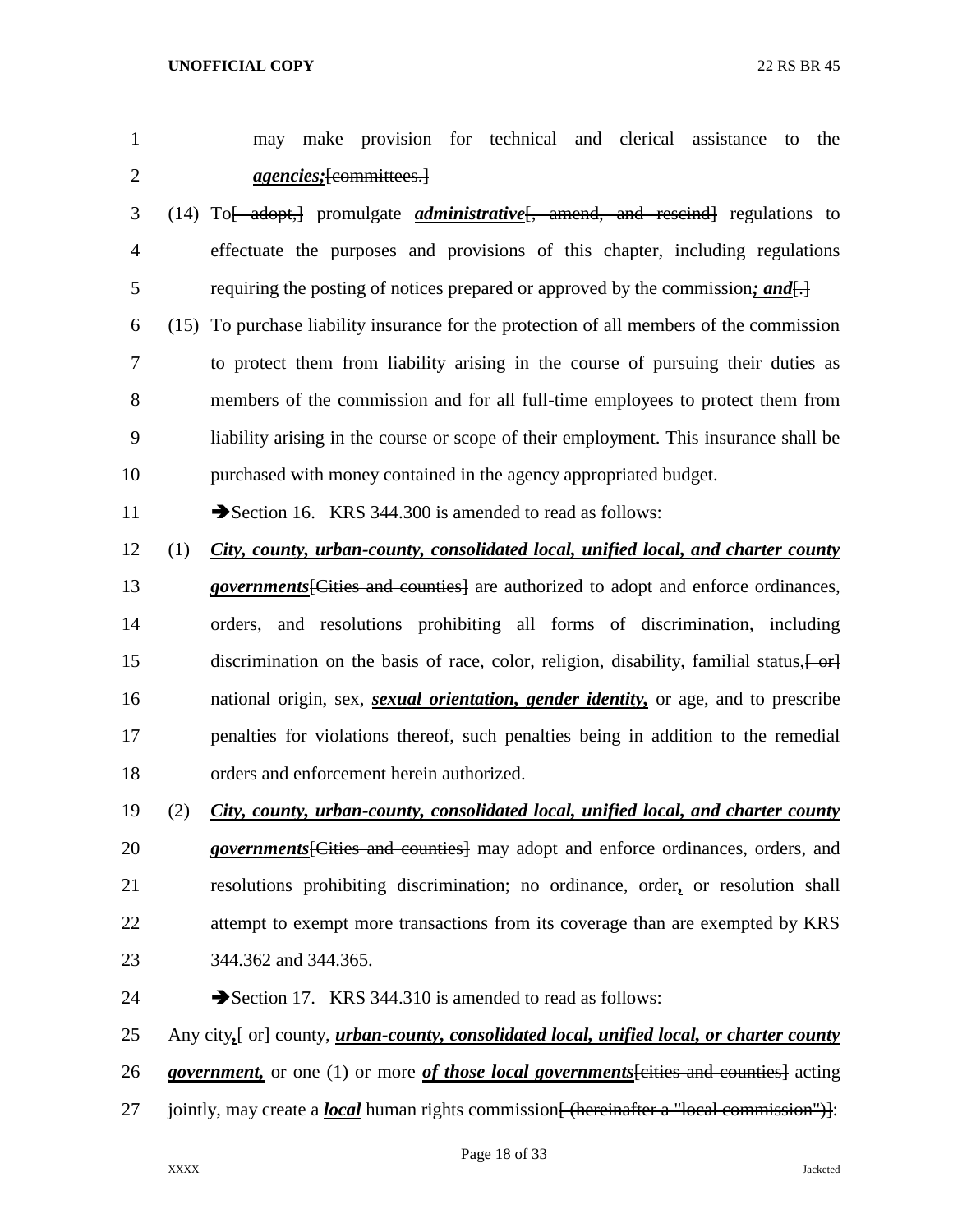| $\mathbf{1}$   | (1)                           | To provide for execution within its jurisdiction of the policies embodied in this            |
|----------------|-------------------------------|----------------------------------------------------------------------------------------------|
| $\overline{2}$ |                               | chapter and the Federal Civil Rights Act of 1964, Pub. L. No. 88-352, as                     |
| 3              |                               | <i>amended</i> $(78 \text{ Stat. } 241)$ ; and                                               |
| 4              | (2)                           | To safeguard all individuals within its jurisdiction from discrimination because of          |
| 5              |                               | race, color, religion, [or ] national origin, sex, sexual orientation, gender identity, or   |
| 6              |                               | age.                                                                                         |
| 7              |                               | Section 18. KRS 344.360 is amended to read as follows:                                       |
| 8              | $\left( \underline{I}\right)$ | It is an unlawful housing practice for a real estate operator, or for a real estate          |
| 9              |                               | broker, real estate salesman, or any person employed by or acting on behalf of any           |
| 10             |                               | of these:                                                                                    |
| 11             |                               | To refuse to sell, exchange, rent, or lease, or otherwise deny to or<br>$(a)$ [(1)]          |
| 12             |                               | withhold, real property from any person because of race, color, religion, sex,               |
| 13             |                               | sexual orientation, gender identity, familial status, disability, or national                |
| 14             |                               | origin;                                                                                      |
| 15             |                               | To discriminate against any person because of race, color, religion, sex,<br>$(b)$ [(2)]     |
| 16             |                               | sexual orientation, gender identity, familial status, disability, or national                |
| 17             |                               | origin in the terms, conditions, or privileges of the sale, exchange, rental, or             |
| 18             |                               | lease of real property or in the furnishing of facilities or services in connection          |
| 19             |                               | therewith;                                                                                   |
| 20             |                               | To refuse to receive or transmit a bona fide offer to purchase, rent, or<br>$(c)$ $\{3\}$    |
| 21             |                               | lease real property from any person because of race, color, religion, sex,                   |
| 22             |                               | sexual orientation, gender identity, familial status, disability, or national                |
| 23             |                               | origin;                                                                                      |
| 24             |                               | To refuse to negotiate for the sale, rental, or lease of real property to any<br>$(d)$ [(4)] |
| 25             |                               | person because of race, color, religion, sex, <i>sexual orientation</i> , <i>gender</i>      |
| 26             |                               | <i>identity</i> , familial status, disability, or national origin;                           |
| 27             |                               | To represent to any person that real property is not available for<br>$(e)$ [(5)]            |
|                |                               |                                                                                              |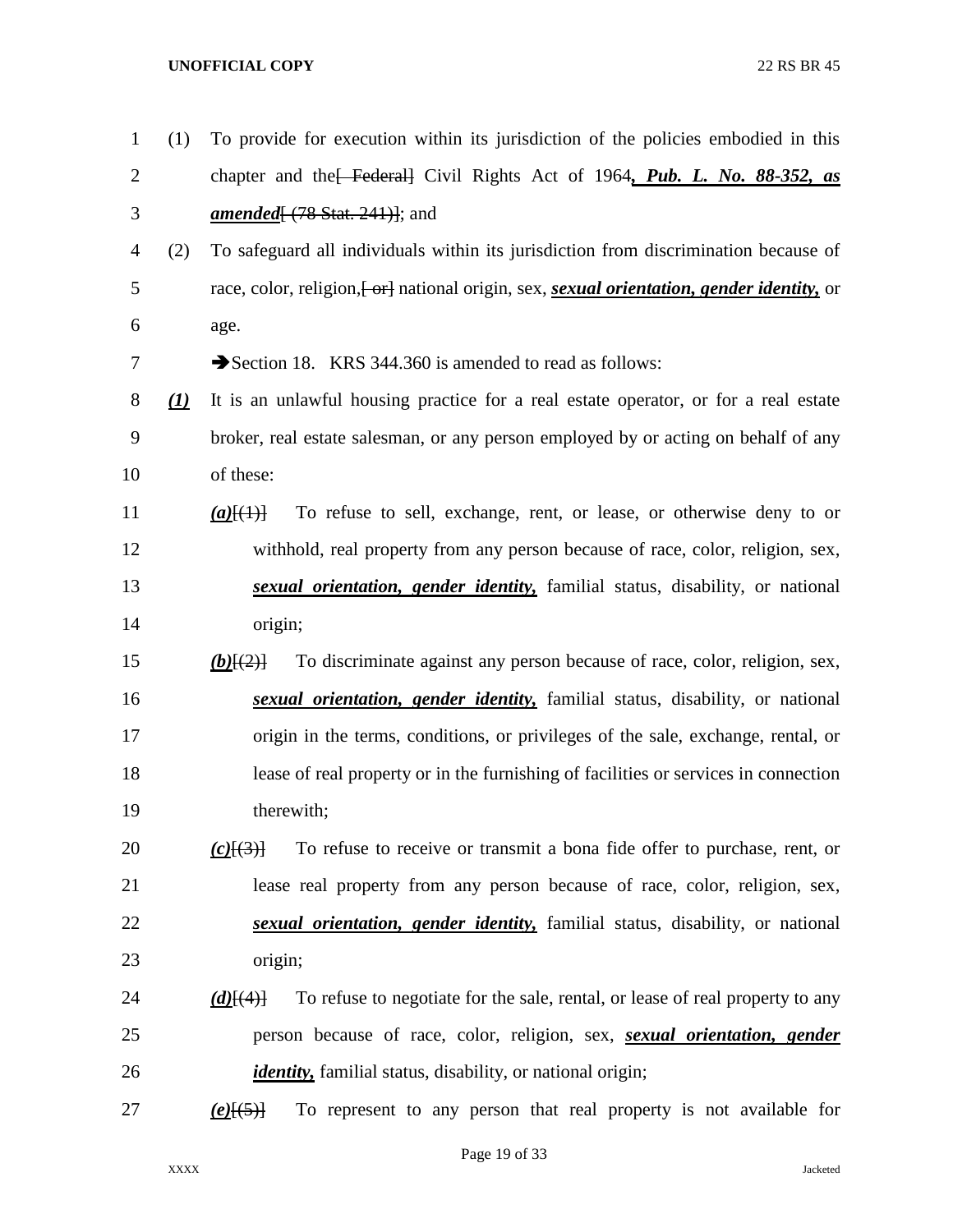- inspection, sale, rental, or lease when it is so available, or to refuse to permit 2 any person to inspect real property because of his race, color, religion, sex, *sexual orientation, gender identity,* familial status, disability, or national origin;
- *(f)*[(6)] To make, print, circulate, post, or mail or cause to be printed, circulated, posted, or mailed an advertisement or sign, or to use a form of application for the purchase, rental, or lease of real property, or to make a record of inquiry in connection with the prospective purchase, rental, or lease of real property, which indicates, directly or indirectly, a limitation, specification, or discrimination as to race, color, religion, sex, *sexual orientation, gender identity*, familial status, disability, or national origin or an intent to make such a limitation, specification, or discrimination;
- *(g)*[(7)] To offer, solicit, accept, use, or retain a listing of real property for sale, rental, or lease with the understanding that any person may be discriminated against in the sale, rental, or lease of that real property or in the furnishing of 16 facilities or services in connection therewith because of his race, color, religion, sex, *sexual orientation, gender identity,* familial status, disability, or national origin;
- *(h)*[(8)] To otherwise deny to or withhold real property from any person because of[ his] race, color, religion, sex, *sexual orientation, gender identity,* familial status, disability, or national origin;
- *(i)*[(9)] To discriminate in the sale or rental, or to otherwise make unavailable or deny, a housing accommodation to any buyer or renter because of a disability of:
- 25  $1. \text{ }$   $\text{ }$   $\text{ }$   $\text{ }$   $\text{ }$   $\text{ }$   $\text{ }$   $\text{ }$   $\text{ }$   $\text{ }$   $\text{ }$   $\text{ }$   $\text{ }$   $\text{ }$   $\text{ }$   $\text{ }$   $\text{ }$   $\text{ }$   $\text{ }$   $\text{ }$   $\text{ }$   $\text{ }$   $\text{ }$   $\text{ }$   $\text{ }$   $\text{ }$   $\text{ }$   $\text{ }$   $\text{ }$   $\text{ }$   $\text{ }$
- 26 **2.**  $\{(\mathbf{b})\}$  A person residing in or intending to reside in that housing accommodation after it is so sold, rented, or made available; or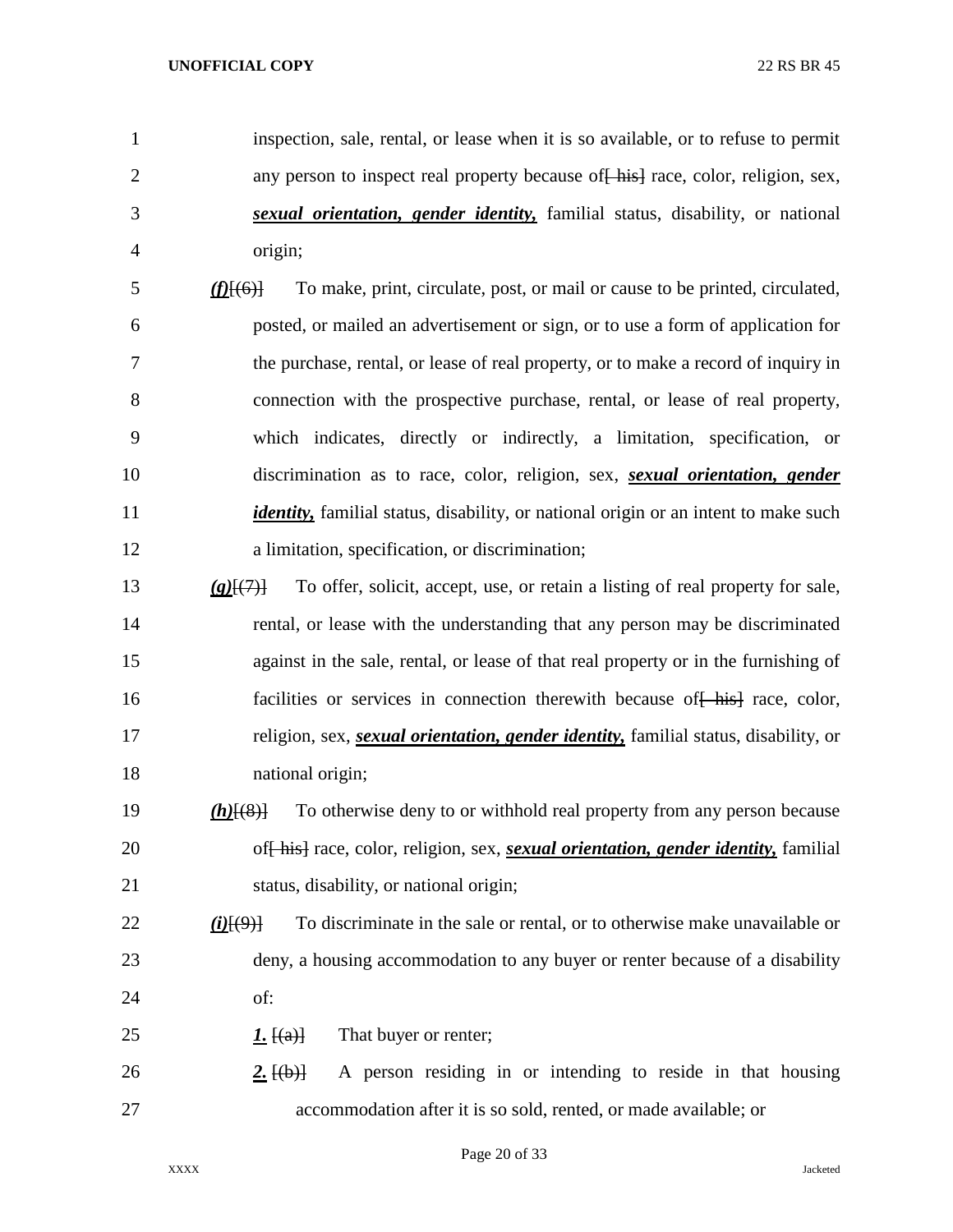| $\mathbf{1}$   |                  | Any person associated with that buyer or renter; or<br><u>3. <math>[(e)]</math></u>                                |
|----------------|------------------|--------------------------------------------------------------------------------------------------------------------|
| $\overline{2}$ |                  | To discriminate against any person in the terms, conditions, or privileges<br>$(i)$ $\left[\frac{(10)}{10}\right]$ |
| 3              |                  | of sale or rental of a dwelling, or in the provision of services or facilities in                                  |
| $\overline{4}$ |                  | connection with such housing accommodation, because of a disability of:                                            |
| 5              |                  | That person; $\left\{ -\text{or}\right\}$<br><u><i>I</i>.</u> $[(a)]$                                              |
| 6              |                  | A person residing in or intending to reside in that housing<br>2. $\{\theta\}$                                     |
| 7              |                  | accommodation after it is sold, rented, or made available; or                                                      |
| $8\,$          |                  | Any person associated with that person.<br><u>3. <math>[(e)]</math></u>                                            |
| 9              | $(2)$ [ $(11)$ ] | For purposes of this section, discrimination includes:                                                             |
| 10             | (a)              | A refusal to permit, at the expense of the disabled person, reasonable                                             |
| 11             |                  | modifications of existing premises occupied or to be occupied by a person, if                                      |
| 12             |                  | the modifications may be necessary to afford the person full enjoyment of the                                      |
| 13             |                  | premises; except that, in the case of a rental, the landlord may, where it is                                      |
| 14             |                  | reasonable to do so, condition permission for a modification on the renter                                         |
| 15             |                  | agreeing to restore the interior of the premises to the condition that existed                                     |
| 16             |                  | before the modification, reasonable wear and tear excepted: $[\cdot]$                                              |
| 17             | (b)              | A refusal to make reasonable accommodations in rules, policies, practices, or                                      |
| 18             |                  | services, when the accommodations may be necessary to afford the person                                            |
| 19             |                  | equal opportunity to use and enjoy a housing accommodation; or                                                     |
| 20             | (c)              | In connection with the design and construction of covered multifamily                                              |
| 21             |                  | housing accommodations for first occupancy after January 1, 1993, a failure to                                     |
| 22             |                  | design and construct those housing accommodations in a manner ensuring that                                        |
| 23             |                  | they have at least one (1) entrance on an accessible route unless impractical to                                   |
| 24             |                  | do so because of the terrain or unusual characteristics of the site. Housing                                       |
| 25             |                  | accommodations with a building entrance on an accessible route shall comply                                        |
| 26             |                  | with the following requirements:                                                                                   |
| 27             |                  | The<br>portions<br>of<br>housing<br>1.<br>public<br>the<br>use<br>and<br>common<br>use                             |

Page 21 of 33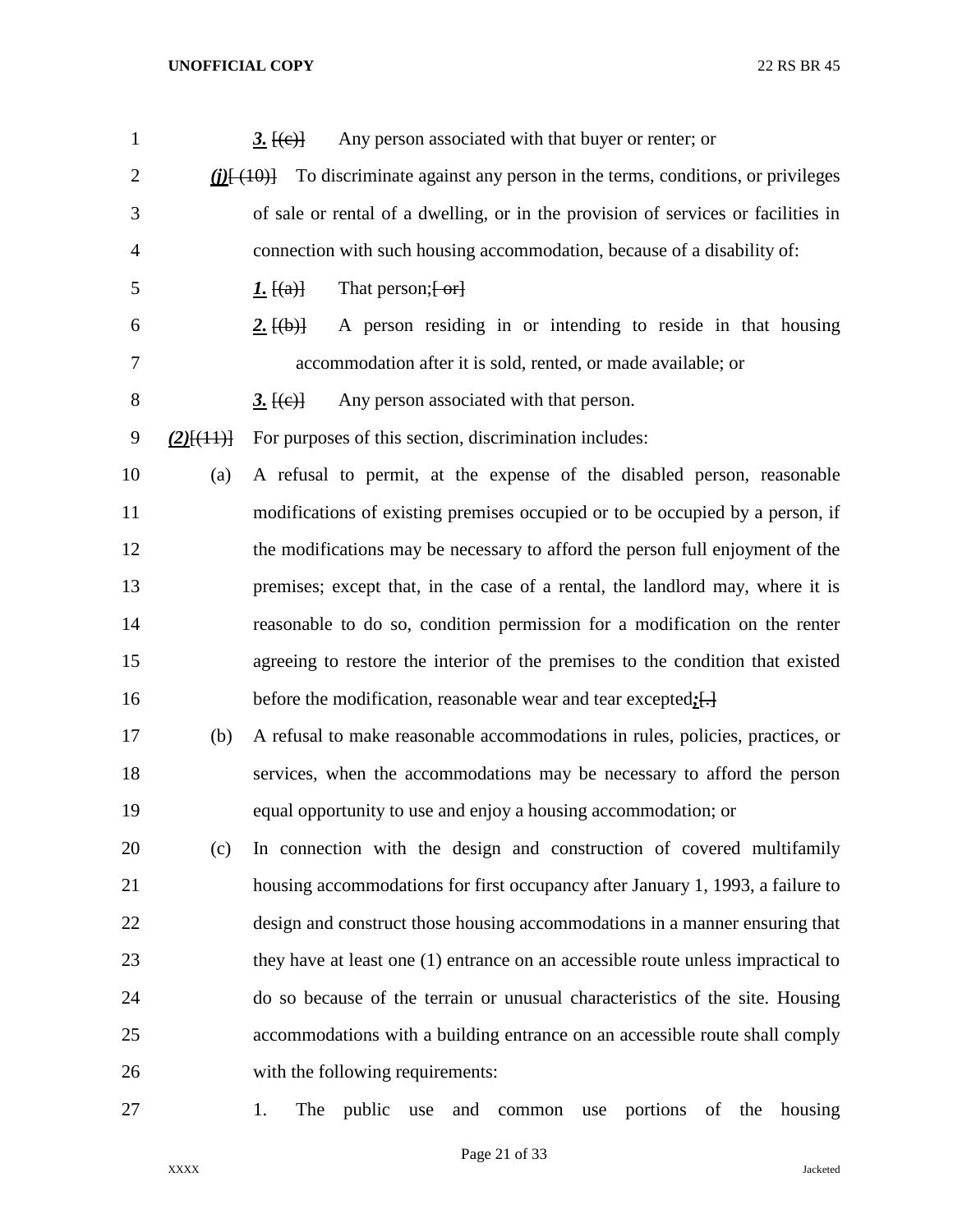| $\mathbf{1}$   |                  | accommodations shall be readily accessible to and usable by disabled                                                   |
|----------------|------------------|------------------------------------------------------------------------------------------------------------------------|
| $\overline{2}$ |                  | persons;                                                                                                               |
| 3              | 2.               | All the doors designed to allow passage into and within all premises                                                   |
| 4              |                  | within the housing accommodations shall be sufficiently wide to allow                                                  |
| 5              |                  | passage by disabled persons in wheelchairs; and                                                                        |
| 6              | 3.               | All premises within the housing accommodations shall contain the                                                       |
| 7              |                  | following features of adaptive design:                                                                                 |
| 8              |                  | An accessible route into and through the housing accommodation;<br>a.                                                  |
| 9              |                  | switches, electrical outlets, thermostats,<br>b.<br>Light<br>and<br>other                                              |
| 10             |                  | environmental controls in accessible locations;                                                                        |
| 11             |                  | Reinforcements in bathroom walls to allow later installation of<br>$C_{\bullet}$                                       |
| 12             |                  | grab bars; and                                                                                                         |
| 13             |                  | d.<br>Usable kitchens and bathrooms so that an individual in a                                                         |
| 14             |                  | wheelchair can maneuver about the space.                                                                               |
| 15             |                  | $(3)$ [ $(12)$ ] Compliance with the appropriate requirements of the American National                                 |
| 16             |                  | Standard for buildings and facilities providing accessibility and usability for                                        |
| 17             |                  | physically disabled persons, $\left\{\frac{1}{2}$ commonly cited as "ANSI A117.1 - 1986," $\left\{\frac{1}{2}\right\}$ |
| 18             |                  | suffices to satisfy the requirements of subsection $(2)$ [ $(11)$ ] $(c)$ 3. of this section.                          |
| 19             | $(4)$ $(13)$     | As used in subsection $(2)$ [(11)] of this section, the term "covered multifamily                                      |
| 20             |                  | housing accommodation" means:                                                                                          |
| 21             | (a)              | Buildings consisting of four $(4)$ or more units if the buildings have one $(1)$ or                                    |
| 22             |                  | more elevators; and                                                                                                    |
| 23             | (b)              | Ground floor units in other buildings consisting of two (2) or more units.                                             |
| 24             | $(5)$ [ $(14)$ ] | Nothing in this section requires that a housing accommodation be made                                                  |
| 25             |                  | available to an individual whose tenancy would constitute a direct threat to the                                       |
| 26             |                  | health or safety of other individuals or whose tenancy would result in substantial                                     |
| 27             |                  | physical damage to the property of others.                                                                             |

Page 22 of 33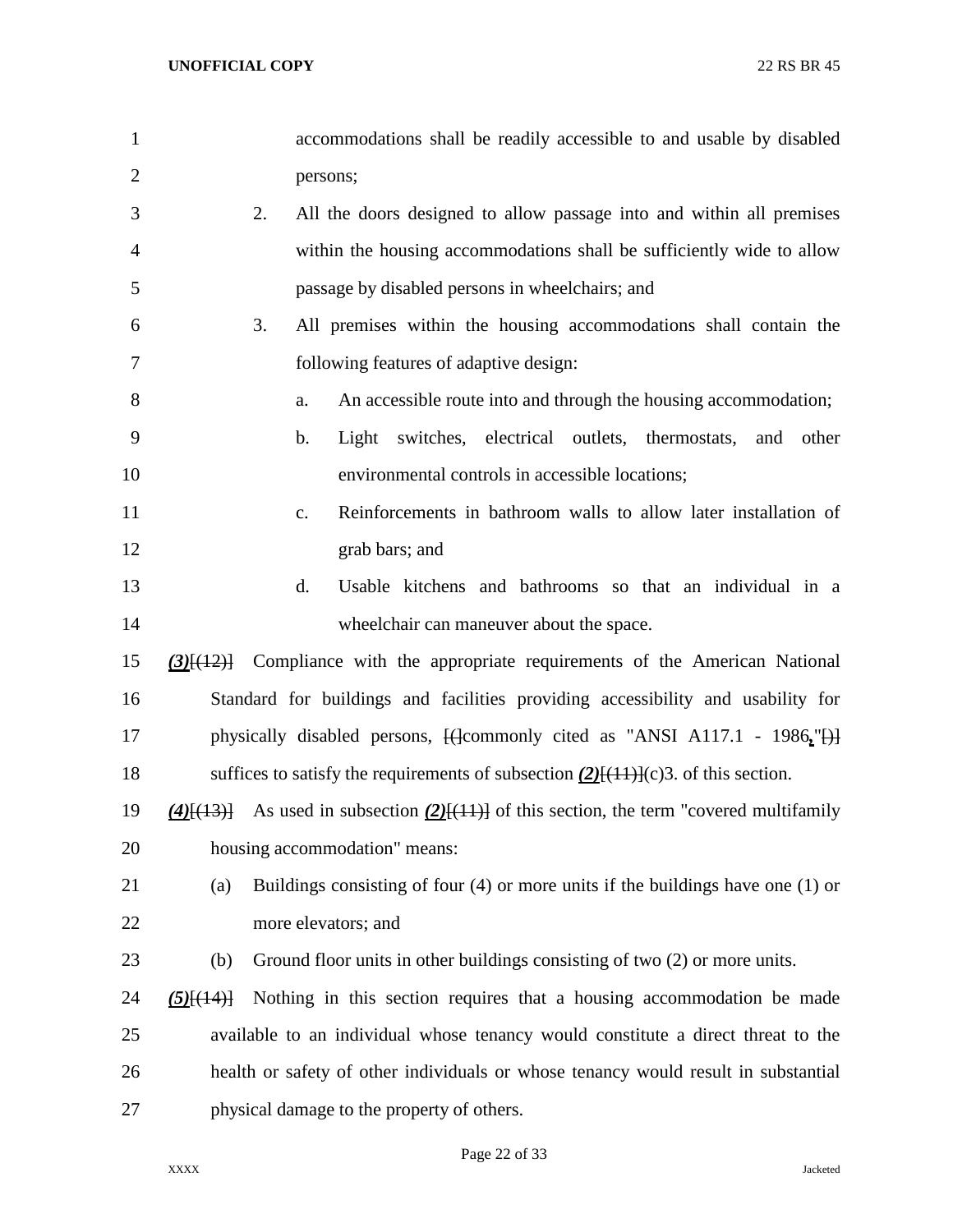| $\mathbf{1}$     | Section 19. KRS 344.367 is amended to read as follows:                                                                                                         |
|------------------|----------------------------------------------------------------------------------------------------------------------------------------------------------------|
| $\overline{2}$   | It is an unlawful practice for a person in the business of insuring against hazards to refuse                                                                  |
| 3                | to enter into, or discriminate in the terms, conditions, or privileges of, a contract of                                                                       |
| $\overline{4}$   | insurance against hazards to a housing accommodation because of the race, color,                                                                               |
| 5                | religion, national origin, familial status, disability, [-or] sex, sexual orientation, or gender                                                               |
| 6                | <i>identity</i> of persons owning <del>[,]</del> or residing in or near the housing accommodation.                                                             |
| 7                | Section 20. KRS 344.370 is amended to read as follows:                                                                                                         |
| $8\phantom{.}$   | It is an unlawful practice for a financial institution or for any person or other entity whose                                                                 |
| $\boldsymbol{9}$ | business includes engaging in real estate-related transactions:                                                                                                |
| 10               | To discriminate against an individual because of the race, color, religion, $\left\{\n\begin{array}{c}\n\text{er}\n\\ \text{er}\n\end{array}\n\right\}$<br>(1) |
| 11               | national origin, familial status, disability, sex, sexual orientation, gender identity,                                                                        |
| 12               | or age of the individual or the present or prospective owner, tenant, or occupant of                                                                           |
| 13               | the real property or of a member, stockholder, director, officer, employee, or                                                                                 |
| 14               | representative of any of these, in the granting, withholding, extending, modifying,                                                                            |
| 15               | or renewing the rates, terms, conditions, privileges, or other provisions of financial                                                                         |
| 16               | assistance or in the extension of services in connection therewith;                                                                                            |
| 17               | To use a form of application for financial assistance or to make or keep a record or<br>(2)                                                                    |
| 18               | inquiry in connection with applications for financial assistance which indicate,                                                                               |
| 19               | directly or indirectly, a limitation, specification, or discrimination as to race, color,                                                                      |
| 20               | religion, <i>national origin</i> , familial status, disability, <i>sex, sexual orientation</i> , or                                                            |
| 21               | <i>gender identity</i> , [national origin] or an intent to make such a limitation,                                                                             |
| 22               | specification, or discrimination; or                                                                                                                           |

- (3) To discriminate by refusing to give full recognition, because of sex, to the income of each spouse or the total income and expenses of both spouses where both spouses become or are prepared to become joint or several obligors in real estate 26  $transactions$ ; or
- (4) As used in this section, the term "real estate-related transaction" means any of the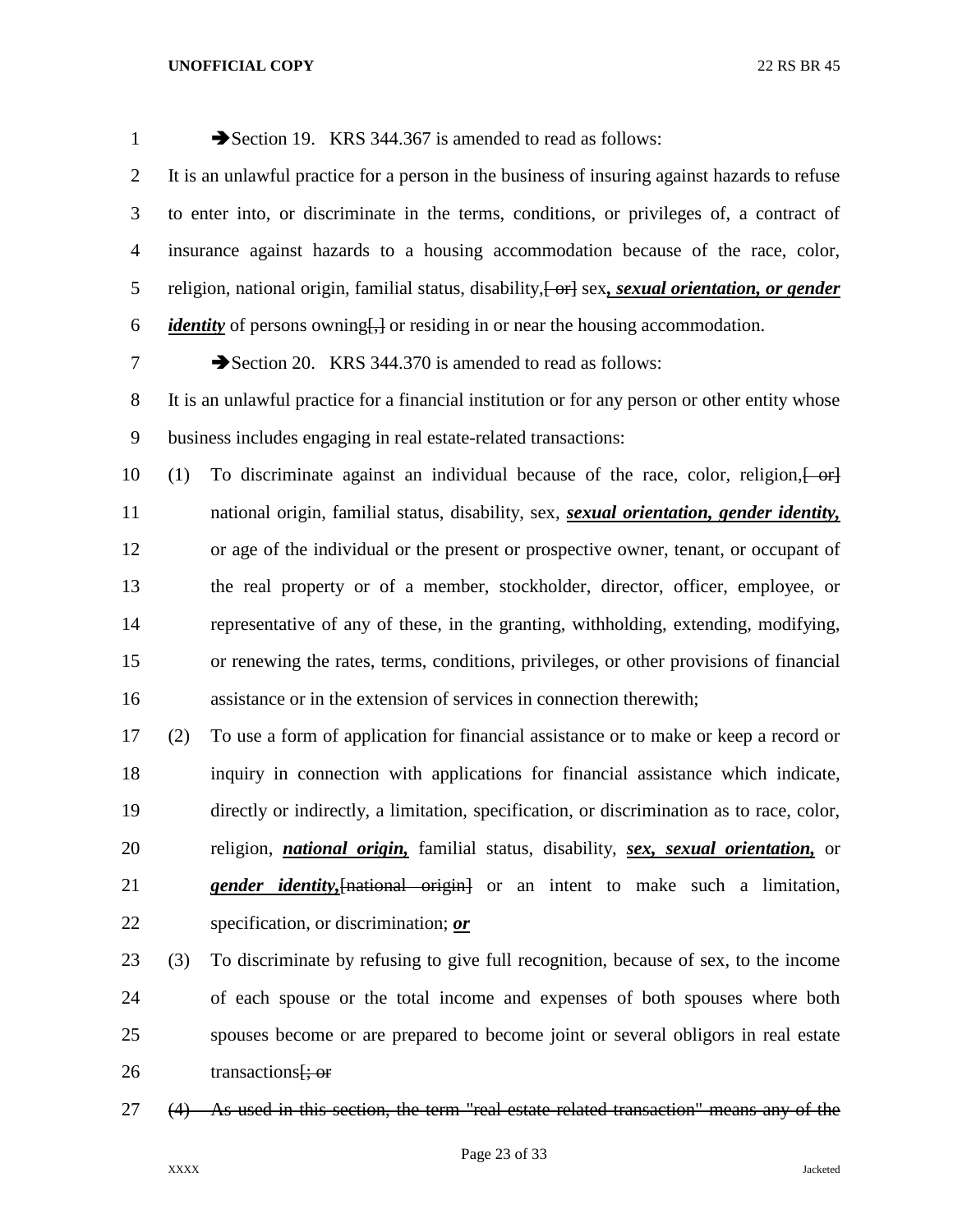| $\mathbf{1}$ |     | following:                                                                                       |
|--------------|-----|--------------------------------------------------------------------------------------------------|
| 2            |     | (a) The making or purchasing of loans or providing other financial assistance;                   |
| 3            |     | For purchasing, constructing, improving, repairing, or maintaining a<br>$+\frac{1}{2}$           |
| 4            |     | housing accommodation; or                                                                        |
| 5            |     | Secured by real estate.                                                                          |
| 6            |     | (b) The selling, brokering, or appraising of real property except that a person                  |
| 7            |     | engaged in the business of furnishing appraisals of real property may take into                  |
| 8            |     | consideration factors other than race, color, religion, national origin, sex,                    |
| 9            |     | disability, or familial status.                                                                  |
| 10           |     | Section 21. KRS 344.380 is amended to read as follows:                                           |
| 11           |     | It is an unlawful practice for a real estate operator, a real estate broker, a real estate       |
| 12           |     | salesman, a financial institution, an employee of any of these, or any other person, for the     |
| 13           |     | purpose of inducing a real estate transaction from which a person may benefit financially:       |
| 14           | (1) | To represent that a change has occurred or will or may occur in the composition                  |
| 15           |     | with respect to race, color, religion, sex, <i>sexual orientation</i> , <i>gender identity</i> , |
| 16           |     | disability, familial status, or national origin of the owners or occupants in the block,         |
| 17           |     | neighborhood, or area in which the real property is located;                                     |
| 18           | (2) | To represent that this change will or may result in the lowering of property values,             |
| 19           |     | an increase in criminal or antisocial behavior, or a decline in the quality of schools           |
| 20           |     | in the block, neighborhood, or area in which the real property is located; or                    |
| 21           | (3) | To induce or attempt to induce any person to sell or rent any dwelling by                        |
| 22           |     | representations regarding the entry or prospective entry into the neighborhood of a              |
| 23           |     | person or persons of a particular race, color, religion, sex, <i>sexual orientation</i> ,        |
| 24           |     | <i>gender identity</i> , disability, familial status, or national origin.                        |
| 25           |     | Section 22. KRS 344.400 is amended to read as follows:                                           |
| 26           | (1) | It shall be an unlawful practice for any person, whether acting for himself or                   |
| 27           |     | another, in connection with any credit transaction because of race, color, religion,             |

Page 24 of 33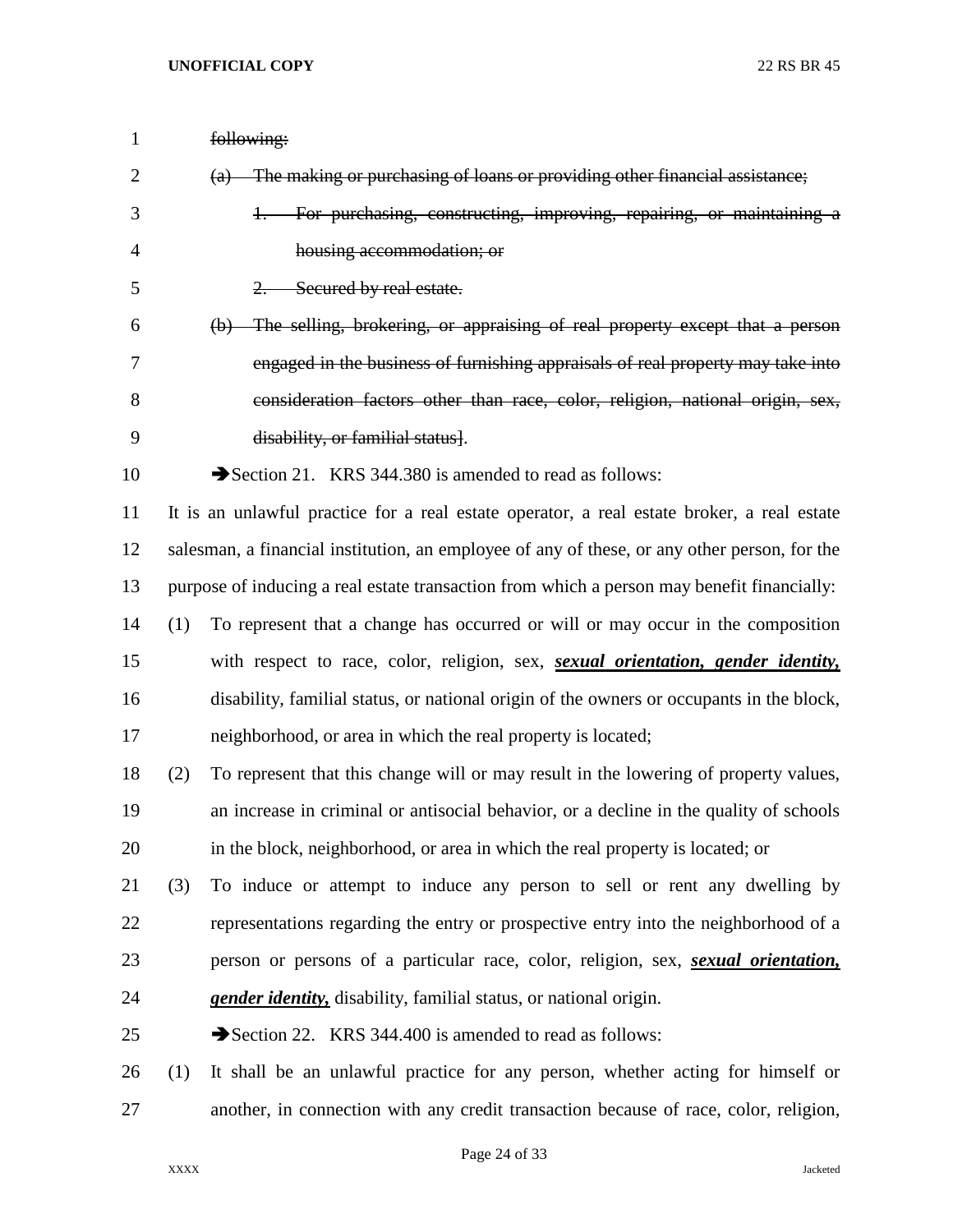| $\mathbf{1}$   |     | national origin <sub>t</sub> [or] sex, sexual orientation, or gender identity to:                                              |
|----------------|-----|--------------------------------------------------------------------------------------------------------------------------------|
| $\overline{2}$ |     | Deny credit to any person;<br>(a)                                                                                              |
| 3              |     | Increase the charges or fees for or collateral required to secure any credit<br>(b)                                            |
| $\overline{4}$ |     | extended to any person;                                                                                                        |
| 5              |     | Restrict the amount or use of credit extended or impose different terms or<br>(c)                                              |
| 6              |     | conditions with respect to the credit extended to any person or any item or                                                    |
| 7              |     | service related thereto; or                                                                                                    |
| $8\,$          |     | Attempt to do any of the unlawful practices defined in this section.<br>(d)                                                    |
| 9              | (2) | The provisions of this section shall not prohibit any party to a credit transaction                                            |
| 10             |     | from considering the credit history of any individual applicant.                                                               |
| 11             | (3) | The provisions of this section shall not prohibit any party to a credit transaction                                            |
| 12             |     | from considering the application of Kentucky law on dower and $\left[\frac{1}{2}\right]$ curtesy or $\left[\frac{1}{2}\right]$ |
| 13             |     | descent and distribution to the particular case or from taking reasonable action                                               |
| 14             |     | thereon.                                                                                                                       |
|                |     |                                                                                                                                |
| 15             |     | Section 23. KRS 344.680 is amended to read as follows:                                                                         |
| 16             |     | It shall be unlawful to deny any person access to, or membership or participation in, any                                      |
| 17             |     | multiple listing service, real estate brokers' organization, or other service, organization, or                                |
| 18             |     | facility relating to the business of selling or renting housing accommodations, or to                                          |
| 19             |     | discriminate against a person in the terms or conditions of access, membership, or                                             |
| 20             |     | participation, on account of race, color, religion, sex, <i>sexual orientation</i> , <i>gender identity</i> ,                  |
| 21             |     | disability, familial status, or national origin.                                                                               |
| 22             |     | Section 24. KRS 18A.095 is amended to read as follows:                                                                         |
| 23             | (1) | A classified employee with status shall not be dismissed, demoted, suspended, or                                               |
| 24             |     | otherwise penalized except for cause.                                                                                          |
| 25             | (2) | Prior to dismissal, a classified employee with status shall be notified in writing of                                          |
| 26             |     | the intent to dismiss him. The notice shall also state:                                                                        |

# Page 25 of 33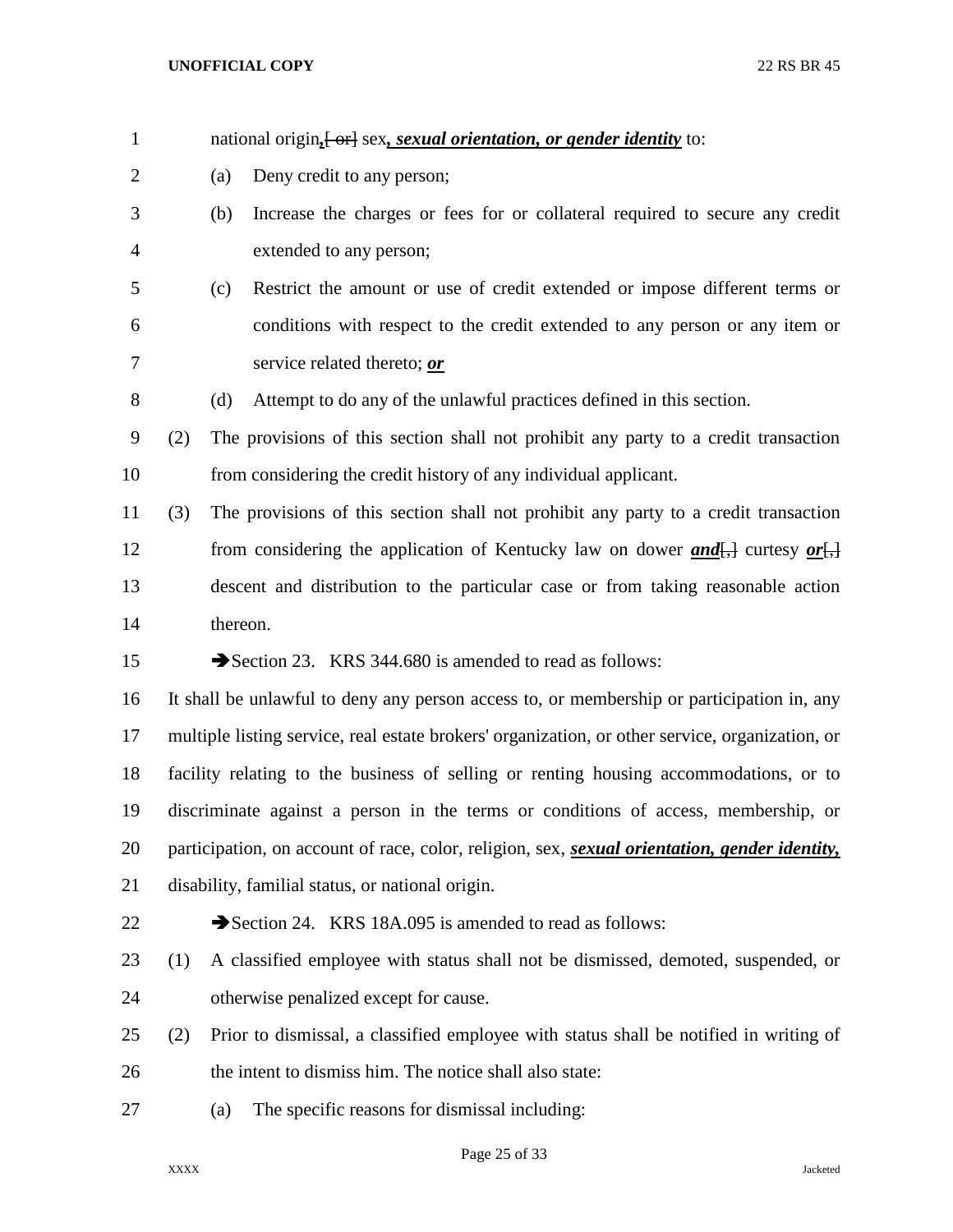| $\mathbf{1}$   |     | The statutory or regulatory violation;<br>1.                                           |
|----------------|-----|----------------------------------------------------------------------------------------|
| $\overline{2}$ |     | The specific action or activity on which the intent to dismiss is based;<br>2.         |
| 3              |     | The date, time, and place of such action or activity; and<br>3.                        |
| 4              |     | The name of the parties involved;<br>4.                                                |
| 5              |     | (b)<br>That the employee has the right to appear personally, or with counsel if he has |
| 6              |     | retained counsel, to reply to the head of the cabinet or agency or his designee;       |
| 7              |     | and                                                                                    |
| 8              |     | Whether the employee is placed on administrative leave by the appointing<br>(c)        |
| 9              |     | authority with pay upon receiving the intent to dismiss letter prior to the            |
| 10             |     | agency's final action.                                                                 |
| 11             | (3) | The Personnel Cabinet shall prescribe and distribute a form to be completed and        |
| 12             |     | forwarded by an employee who wishes to appear before the head of the cabinet or        |
| 13             |     | agency or his designee, to each appointing authority. The form shall be attached to    |
| 14             |     | every notice of intent to dismiss and shall contain written instructions explaining:   |
| 15             |     | The right granted an employee under the provisions of this section relating to<br>(a)  |
| 16             |     | pretermination hearings; and                                                           |
| 17             |     | (b)<br>The time limits and procedures to be followed by all parties in pretermination  |
| 18             |     | hearings.                                                                              |
| 19             | (4) | No later than five (5) working days after receipt of the notice of intent to dismiss,  |
| 20             |     | excluding the day he receives the notice, the employee may request to appear,          |
| 21             |     | personally or with counsel if he has retained counsel, to reply to the head of the     |
| 22             |     | cabinet or agency or his designee.                                                     |
| 23             | (5) | Unless waived by the employee, the appearance shall be scheduled within six $(6)$      |
| 24             |     | working days after receipt of an employee's request to appear before the head of the   |
| 25             |     | cabinet or agency or his designee, excluding the day his request is received.          |
| 26             | (6) | No later than five (5) working days after the employee appears before the head of      |
| 27             |     | the cabinet or agency or his designee, excluding the day of the appearance, the        |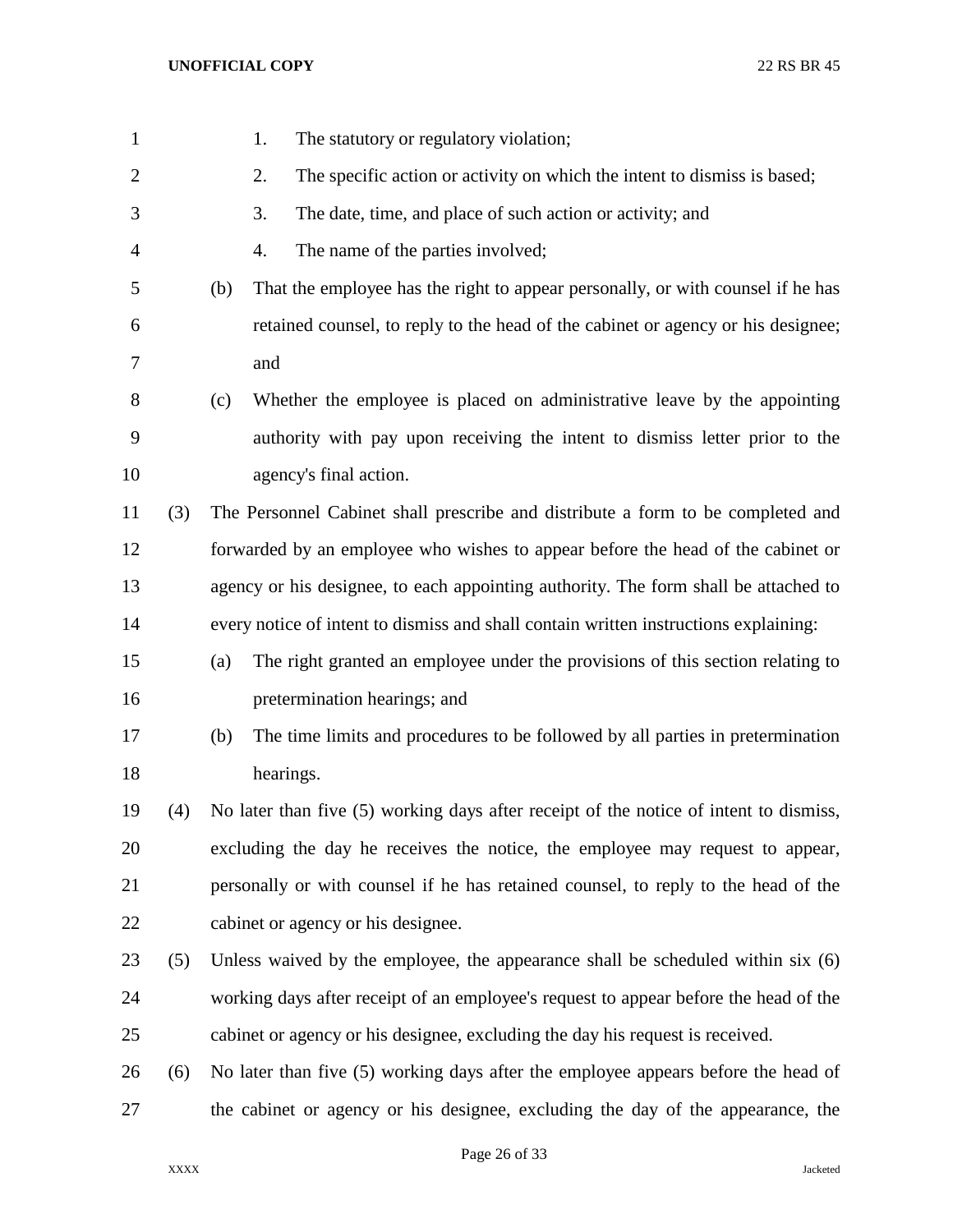|     |     | cabinet head or agency or his designee shall:                                       |
|-----|-----|-------------------------------------------------------------------------------------|
|     | (a) | Determine whether to dismiss the employee or to alter, modify, or rescind the       |
|     |     | intent to dismiss; and                                                              |
|     | (b) | Notify the employee in writing of the decision.                                     |
| (7) |     | If the cabinet or agency head or his designee determines that the employee shall be |
|     |     | dismissed or otherwise penalized, the employee shall be notified in writing of:     |
|     | (a) | The effective date of his dismissal or other penalization;                          |
|     | (b) | The specific reason for this action, including:                                     |
|     |     | 1.<br>The statutory or regulatory violation;                                        |
|     |     | 2.<br>The specific action or activity on which the dismissal or other               |
|     |     | penalization is based;                                                              |
|     |     | 3.<br>The date, time, and place of the action or activity; and                      |
|     |     | The name of the parties involved; and<br>4.                                         |
|     | (c) | That he may appeal the dismissal or other penalization to the board within          |
|     |     | sixty (60) days after receipt of this notification, excluding the day he receives   |
|     |     | notice.                                                                             |
| (8) |     | A classified employee with status who is demoted, suspended, or otherwise           |
|     |     | penalized shall be notified in writing of:                                          |
|     | (a) | The demotion, suspension, or other penalization;                                    |
|     | (b) | The effective date of the demotion, suspension, or other penalization;              |
|     | (c) | The specific reason for the action including:                                       |
|     |     | The statutory or regulatory violation;<br>1.                                        |
|     |     | 2.<br>The specific action or activity on which the demotion, suspension, or         |
|     |     | other penalization is based;                                                        |
|     |     | 3.<br>The date, time, and place of the action or activity; and                      |
|     |     | 4.<br>The name of the parties involved; and                                         |
|     | (d) | That he or she has the right to appeal to the board within sixty (60) days,         |
|     |     |                                                                                     |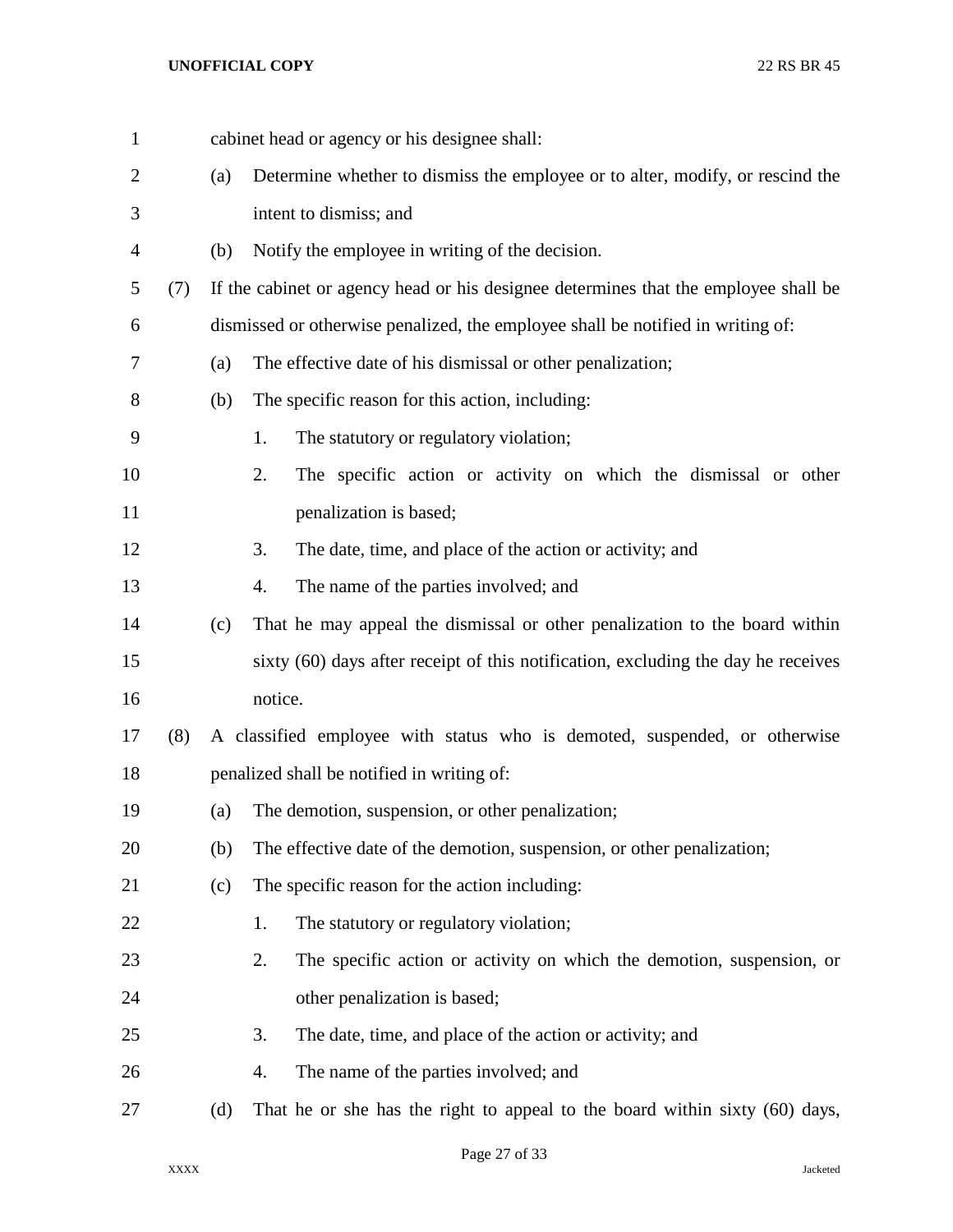| $\mathbf{1}$ |            | excluding the day that he or she received notification of the personnel action.         |
|--------------|------------|-----------------------------------------------------------------------------------------|
| 2            | (9)        | Any unclassified employee who is dismissed, demoted, suspended, or otherwise            |
| 3            |            | penalized for cause may, within thirty (30) days after the dismissal, demotion,         |
| 4            |            | suspension, or other form of penalization, appeal to the board for review thereof.      |
| 5            | $(10)$ (a) | An employee whose position is reallocated shall be notified in writing by the           |
| 6            |            | appointing authority of:                                                                |
| 7            |            | The reallocation; and<br>1.                                                             |
| $8\,$        |            | 2.<br>His right to request reconsideration by the secretary within ten $(10)$           |
| 9            |            | working days of receipt of the notice, excluding the day he receives                    |
| 10           |            | notification.                                                                           |
| 11           | (b)        | He shall be provided with a form prescribed by the secretary on which to                |
| 12           |            | request reconsideration.                                                                |
| 13           | (c)        | The employee shall file a written request for reconsideration of the                    |
| 14           |            | reallocation of his position with the secretary in a manner and form prescribed         |
| 15           |            | by the secretary and shall be given a reasonable opportunity to be heard                |
| 16           |            | thereon by the secretary. The secretary shall make a determination within sixty         |
| 17           |            | (60) days after the request has been filed by an employee. After                        |
| 18           |            | reconsideration of the request by the secretary, the employee may appeal to the         |
| 19           |            | board.                                                                                  |
| 20           |            | (11) Any state employee, applicant for employment, or eligible on a register may appeal |
| 21           |            | to the board on the grounds that his right to inspect or copy records, including        |
| 22           |            | preliminary and other supporting documentation, relating to him has been denied,        |
| 23           |            | abridged, or impeded by a public agency. The board shall conduct a hearing to           |
| 24           |            | determine whether the records related to the employee, applicant, or eligible, and      |
| 25           |            | whether his right to inspect or copy these records was denied, abridged, or impeded.    |

inspect or copy these records has been denied, abridged, or impeded, the board shall

If the board determines that the records related to the employee and that the right to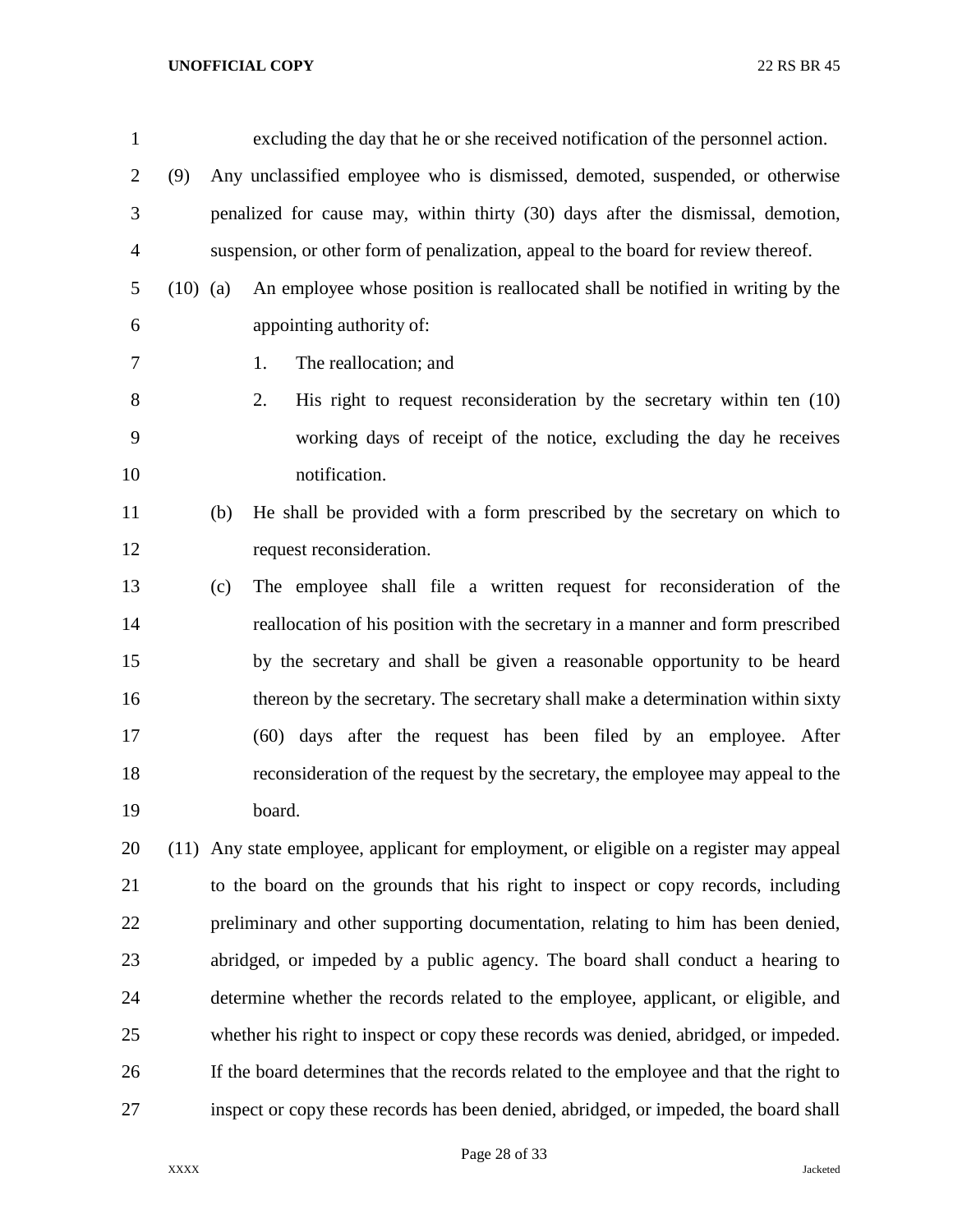order the public agency to make them available for inspection and copying and shall charge the cost of the hearing to the public agency. A state employee, an applicant for employment, and an eligible on a register shall not have the right to inspect or to copy any examination materials.

 (12) Any classified employee may appeal to the board an action alleged to be based on discrimination due to race, color, religion, national origin, sex, *sexual orientation, gender identity,* disability, or age forty (40) and above. Nothing in this section shall be construed to preclude any classified or unclassified employee from filing with the Kentucky Commission on Human Rights a complaint alleging discrimination on the basis of race, color, religion, national origin, sex, *sexual orientation, gender identity*, disability, or age in accordance with KRS Chapter 344.

 (13) When an eligible's name is removed from a register, the secretary shall notify the eligible of his action and the reasons therefor, together with his right of appeal. An eligible's name shall be restored to the register upon presentation of reasons satisfactory to the secretary or in accordance with the decision of the board.

 (14) (a) Any employee, applicant for employment, or eligible on a register, who believes that he has been discriminated against, may appeal to the board.

 (b) Any applicant whose application for admission to an open-competitive examination has been rejected shall be notified of this rejection and the reasons therefor and may appeal to the board for reconsideration of his qualifications and for admission to the examination. Applicants may be conditionally admitted to an examination by the secretary pending reconsideration by the board.

- (c) Any applicant who has taken an examination may appeal to the board for a review of his rating in any part of the examination to assure that uniform rating procedures have been applied equally and fairly.
- 

(d) An appeal to the board by applicants or eligibles under subsections (11) and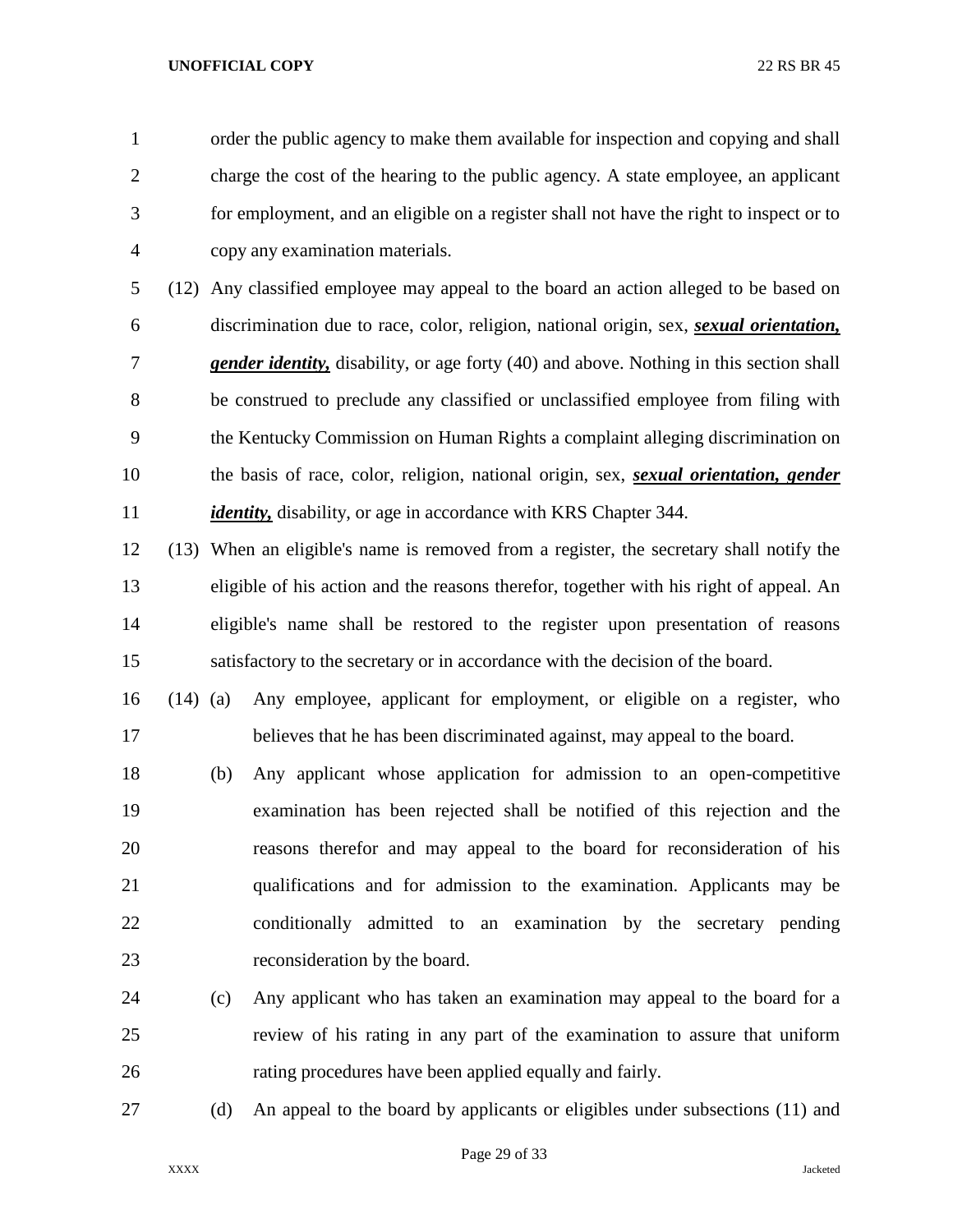| $\mathbf{1}$   |            | (13) of this section and under this subsection shall be filed in writing with the    |
|----------------|------------|--------------------------------------------------------------------------------------|
| $\overline{2}$ |            | executive director not later than thirty (30) calendar days after the notification   |
| 3              |            | of the action in question was mailed.                                                |
| 4              |            | (15) An evaluation may be appealed to the board if an employee has complied with the |
| 5              |            | review procedure established in KRS $18A.110(7)(i)$ .                                |
| 6              | $(16)$ (a) | Appeals to the board shall be in writing on an appeal form prescribed by the         |
| 7              |            | board. Appeal forms shall be available at the employee's place of work. The          |
| 8              |            | Personnel Cabinet shall be responsible for the distribution of these forms.          |
| 9              | (b)        | The appeal form shall be attached to any notice, or copy of any notice, of           |
| 10             |            | dismissal, demotion, suspension, fine, involuntary transfer, or other                |
| 11             |            | penalization, reallocation, or notice of any other action an employee may            |
| 12             |            | appeal under the provisions of this section. The appeal form shall instruct the      |
| 13             |            | employee to state whether he is a classified or unclassified employee, his full      |
| 14             |            | name, his appointing authority, work station address and telephone number,           |
| 15             |            | and, if he has retained counsel at the time he files an appeal, the name,            |
| 16             |            | address, and telephone number of his attorney.                                       |
| 17             | (c)        | The form shall also instruct a classified employee to state the action he is         |
| 18             |            | appealing in a short, plain, concise statement of the facts. The form shall          |
| 19             |            | instruct an unclassified employee to make a short, plain, concise statement of       |
| 20             |            | the reason for the appeal and the cause given for his dismissal.                     |
| 21             | (d)        | Upon receipt of the appeal by the board, the appointing authority and the            |
| 22             |            | Personnel Cabinet shall be notified and the board shall schedule a hearing.          |
| 23             |            | (17) All administrative hearings conducted by the board shall be conducted in        |
| 24             |            | accordance with KRS Chapter 13B.                                                     |
| 25             | $(18)$ (a) | The board may deny a hearing to an employee who has failed to file an appeal         |
| 26             |            | within the time prescribed by this section; and to an unclassified employee          |
| 27             |            | who has failed to state the reasons for the appeal and the cause for which he        |
|                |            |                                                                                      |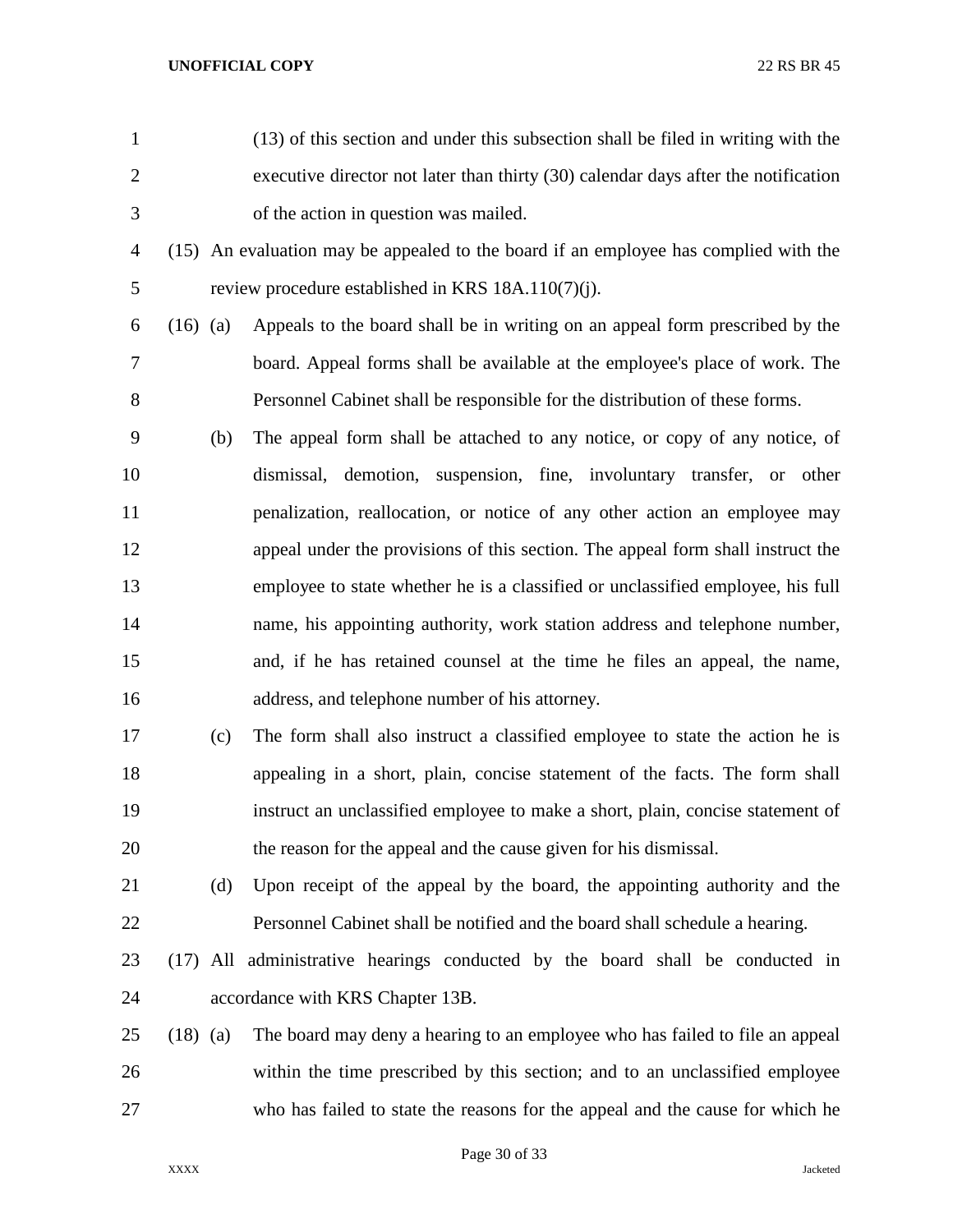has been dismissed. The board may deny any appeal after a preliminary hearing if it lacks jurisdiction to grant relief. The board shall notify the employee of its denial in writing and shall inform the employee of his right to appeal the denial under the provisions of KRS 18A.100.

 (b) Any investigation by the board of any matter related to an appeal filed by an employee shall be conducted only upon notice to the employee, the employee's counsel, and the appointing authority. All parties to the appeal shall have access to information produced by the investigations and the information shall be presented at the hearing.

 (19) Each appeal shall be decided individually, unless otherwise agreed by the parties and the board. The board shall not:

- (a) Employ class action procedures; or
- (b) Conduct test representative cases.
- (20) Board members shall abstain from public comment about a pending or impending proceeding before the board. This shall not prohibit board members from making 16 public statements in the course of their official duties or from explaining for public information the procedures of the board.
- (21) An appeal to the board may be heard by the full board or one (1) or more of the following: Its executive director, its general counsel, any nonelected member of the board, or any hearing officer secured by the board pursuant to KRS 13B.030.
- (22) (a) If the board finds that the action complained of was taken by the appointing authority in violation of laws prohibiting favor for, or discrimination against, or bias with respect to, his political or religious opinions or affiliations or ethnic origin, or in violation of laws prohibiting discrimination because of such individual's sex or age or disability, the appointing authority shall immediately reinstate the employee to his former position or a position of like status and pay, without loss of pay for the period of his penalization, or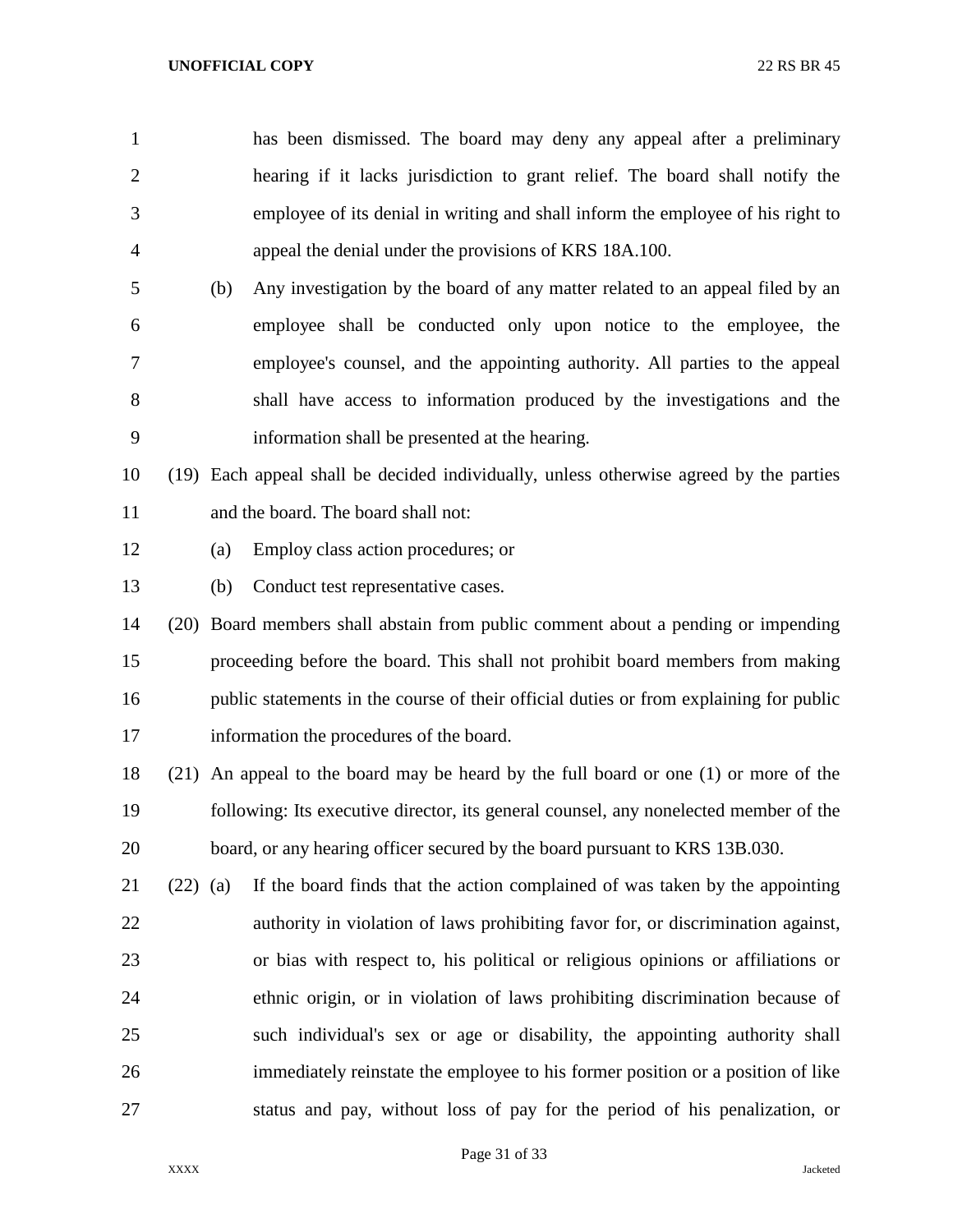- otherwise make the employee whole unless the order is stayed by the board or 2 the court on appeal.
- (b) If the board finds that the action complained of was taken without just cause, the board shall order the immediate reinstatement of the employee to his former position or a position of like status and pay, without loss of pay for the period of his penalization, or otherwise make the employee whole unless the order is stayed by the board or the court on appeal.
- (c) If the board finds that the action taken by the appointing authority was excessive or erroneous in view of all the surrounding circumstances, the board shall direct the appointing authority to alter, modify, or rescind the disciplinary action.
- (d) In all other cases, the board shall direct the appointing authority to rescind the action taken or otherwise grant specific relief or dismiss the appeal.
- (23) If a final order of the board is appealed, a court shall award reasonable attorney fees to an employee who prevails by a final adjudication on the merits as provided by KRS 453.260. This award shall not include attorney fees attributable to the hearing before the board.
- (24) When any employee is dismissed and not ordered reinstated after the appeal, the board in its discretion may direct that his name be placed on an appropriate reemployment list for employment in any similar position other than the one from which he had been removed.
- (25) After a final decision has been rendered by the board or court, an employee who prevails in his appeal shall be credited with the amount of leave time used for time spent at his hearing before the board or court. Employees who had an insufficient amount of leave time shall be credited with leave time equal to the amount of time spent at their hearings before the board or court.
- (26) If the appointing authority appeals the final order of the board, unless the board